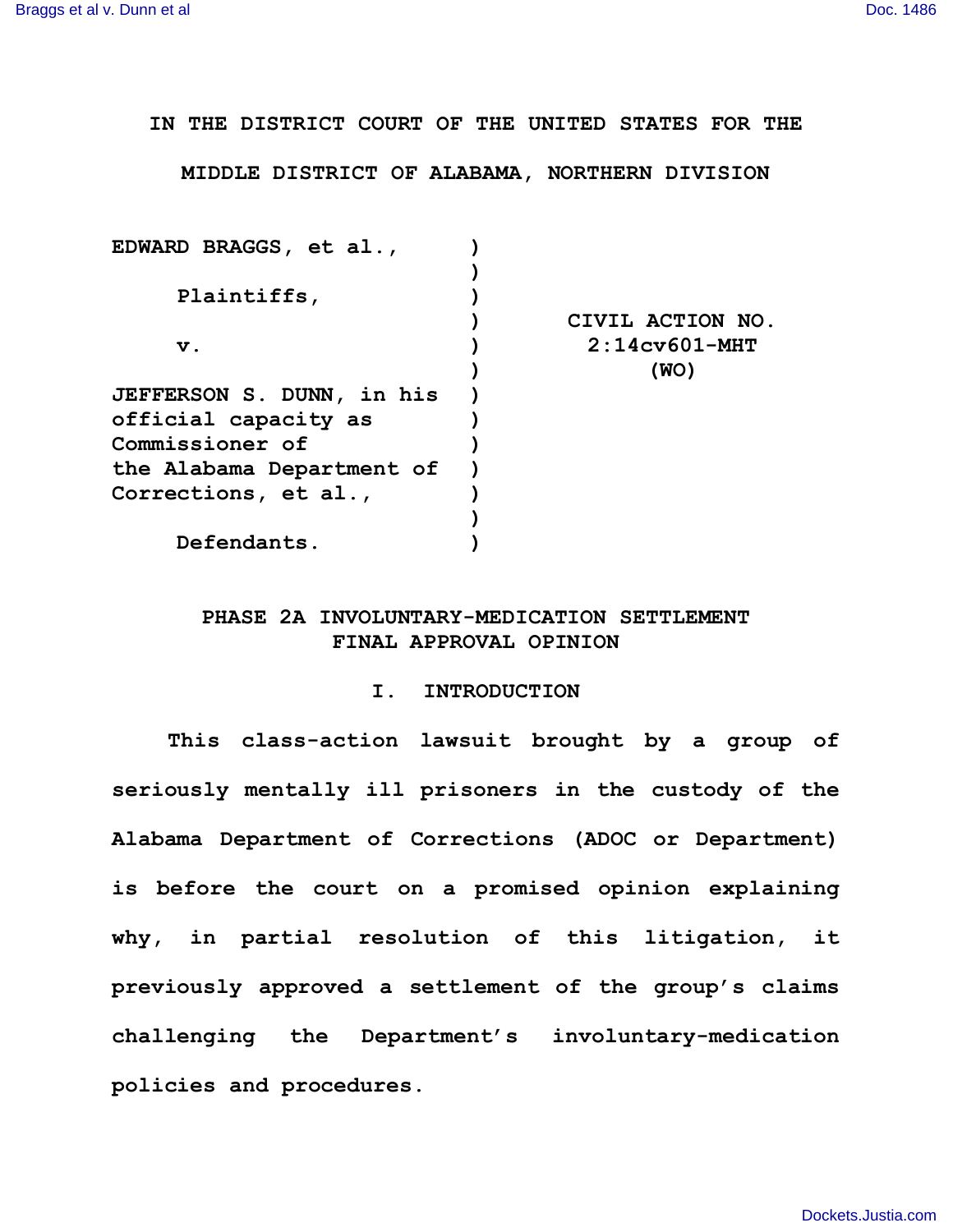**The plaintiffs in this phase, Phase 2A, of the lawsuit are a group of seriously mentally ill state prisoners and the Alabama Disabilities Advocacy Program (ADAP), which represents mentally ill prisoners in Alabama. The defendants are ADOC Commissioner Jefferson Dunn and the ADOC Associate Commissioner of Health Services Ruth Naglich, who are both sued in only their official capacities.**

**The plaintiffs claim that the Department's involuntary-medication policies and procedures deprive prisoners of due process of law in violation of the Fourteenth Amendment, as enforced through 42 U.S.C. § 1983.** *See* **Fifth Amended Complaint (doc. no. 805) at 137–38. Specifically, they contend that the Department's involuntary-medication policies and procedures: (1) deny prisoners subject to involuntary-medication orders substantive due process by requiring them to be medicated absent a recent finding of dangerousness; (2) deny prisoners subject to involuntary-medication orders procedural due process by**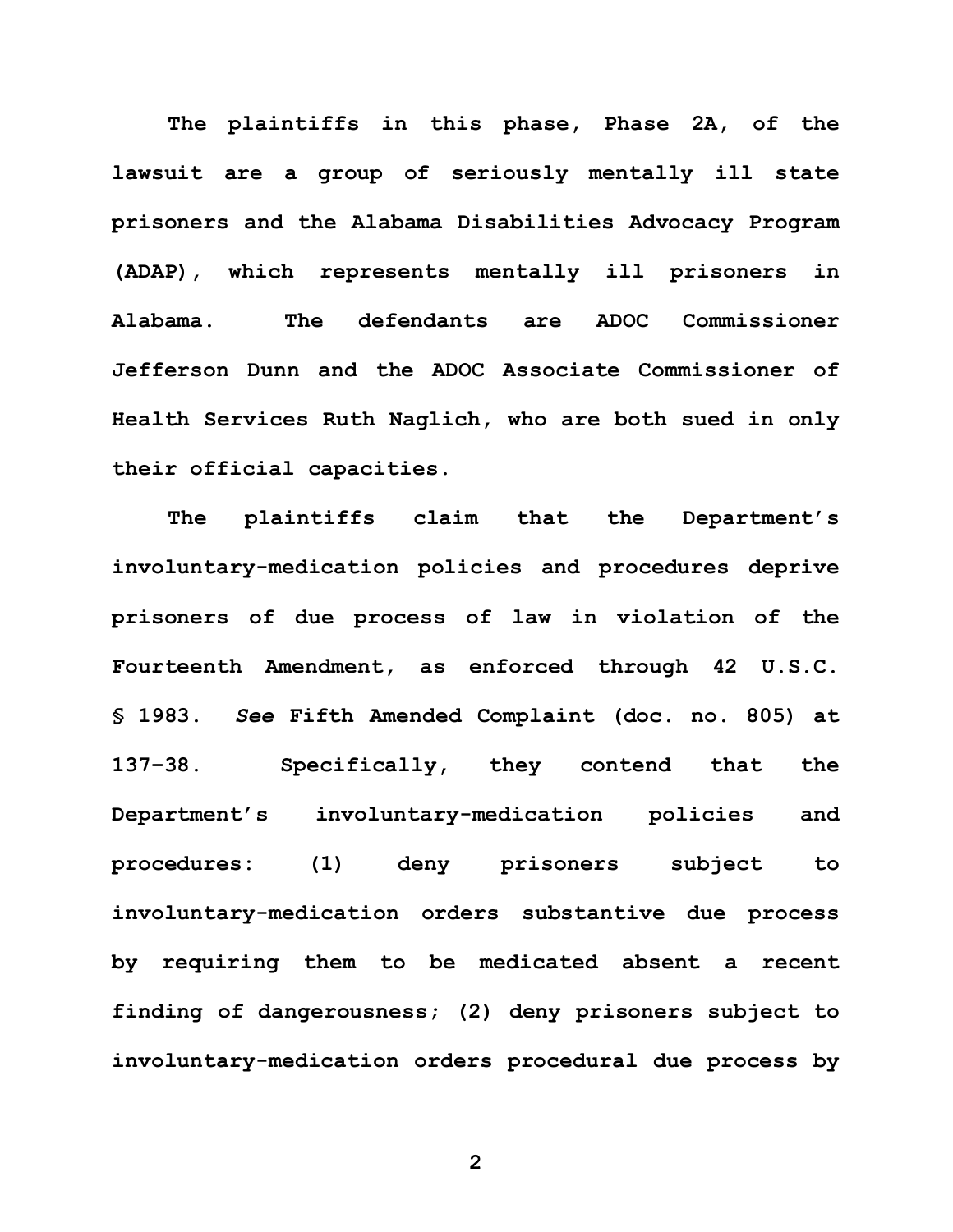**failing to provide them with adequate notice of hearings and other protections provided for in the applicable regulation; and (3) deny prisoners who are not subject to involuntary-medication orders substantive and procedural due process by coercing consent to take medications that they otherwise would refuse. The plaintiffs seek injunctive and declaratory relief. Jurisdiction is proper under 28 U.S.C. § 1331 (federal question) and § 1343(a)(3) (civil rights). Following months of negotiations, the parties have settled these claims.** 

**This case has twice been bifurcated for administrative convenience of the court and the parties. In September 2015, this case was divided into two distinct phases: Phase 1, which involves claims under Title II of the Americans with Disabilities Act (codified at 42 U.S.C. § 12131 et seq.) and § 504 of the Rehabilitation Act of 1973 (codified at 29 U.S.C. § 794) (both of which statutes are, for ease of reference, referred to as the ADA), but which claims**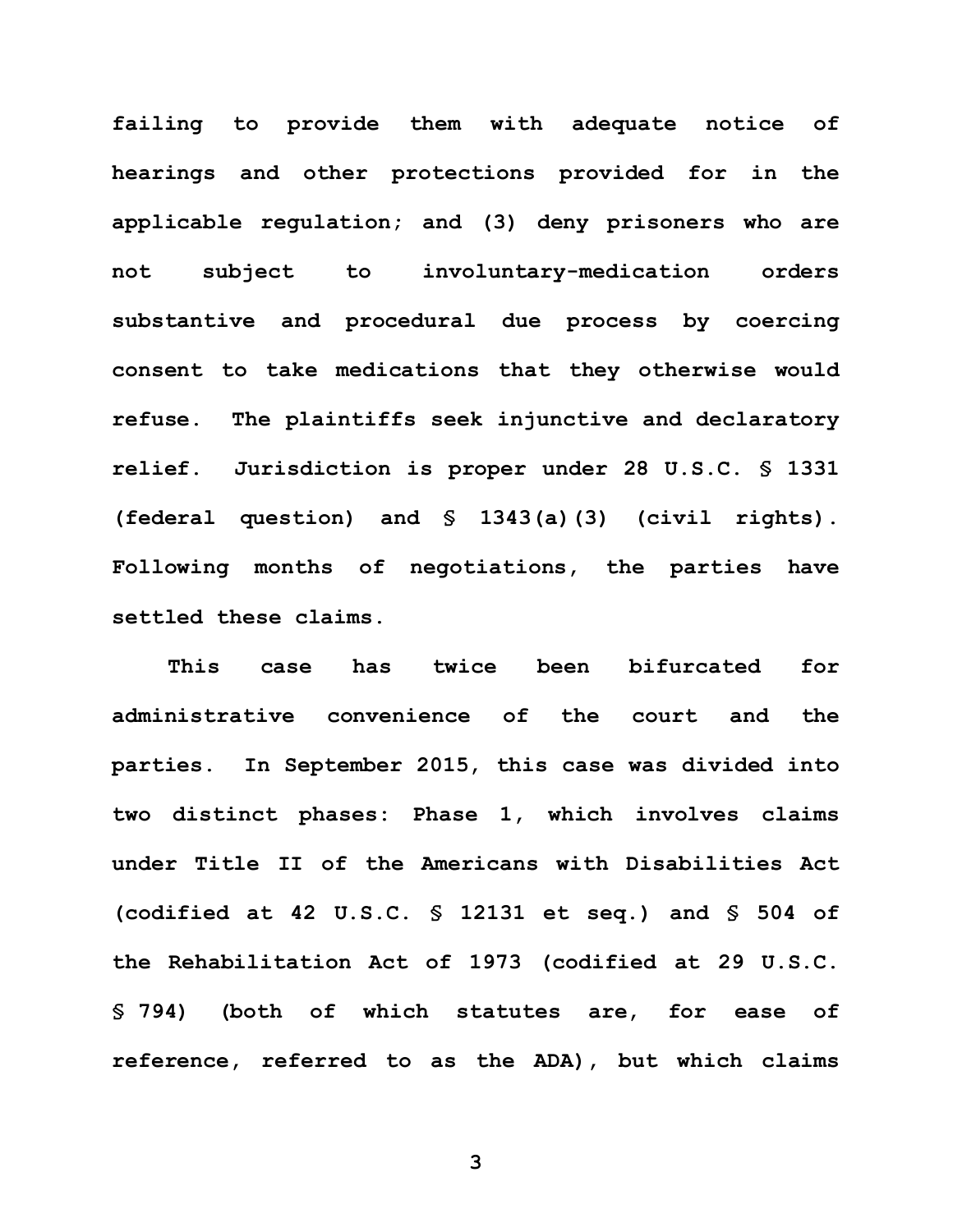**are unrelated to mental health; and Phase 2, which involves all other claims. A year later, in September 2016, the court further bifurcated this case into Phase 2A, encompassing an Eighth Amendment claim related to the treatment of prisoners with mental illness, an ADA claim of prisoners with only mental disabilities, and involuntary-medication claims; and Phase 2B, involving Eighth Amendment claims related to medical and dental care. The court has already granted relief on several of the plaintiffs' claims.** 

**In September 2016, the court approved a settlement of the plaintiffs' Phase 1 ADA claims for prisoners with physical disabilities.** *See Dunn v. Dunn***, 318 F.R.D. 652 (M.D. Ala. 2016) (Thompson, J.). The court subsequently entered the parties' settlement as a consent decree.**

**In June 2017, the court found the Department liable on the plaintiffs' Phase 2A Eighth Amendment claim.** *See Braggs v. Dunn***, -- F. Supp. 3d --, 2017 WL 2773833 (M.D. Ala. June 27, 2017) (Thompson, J.). Based upon a**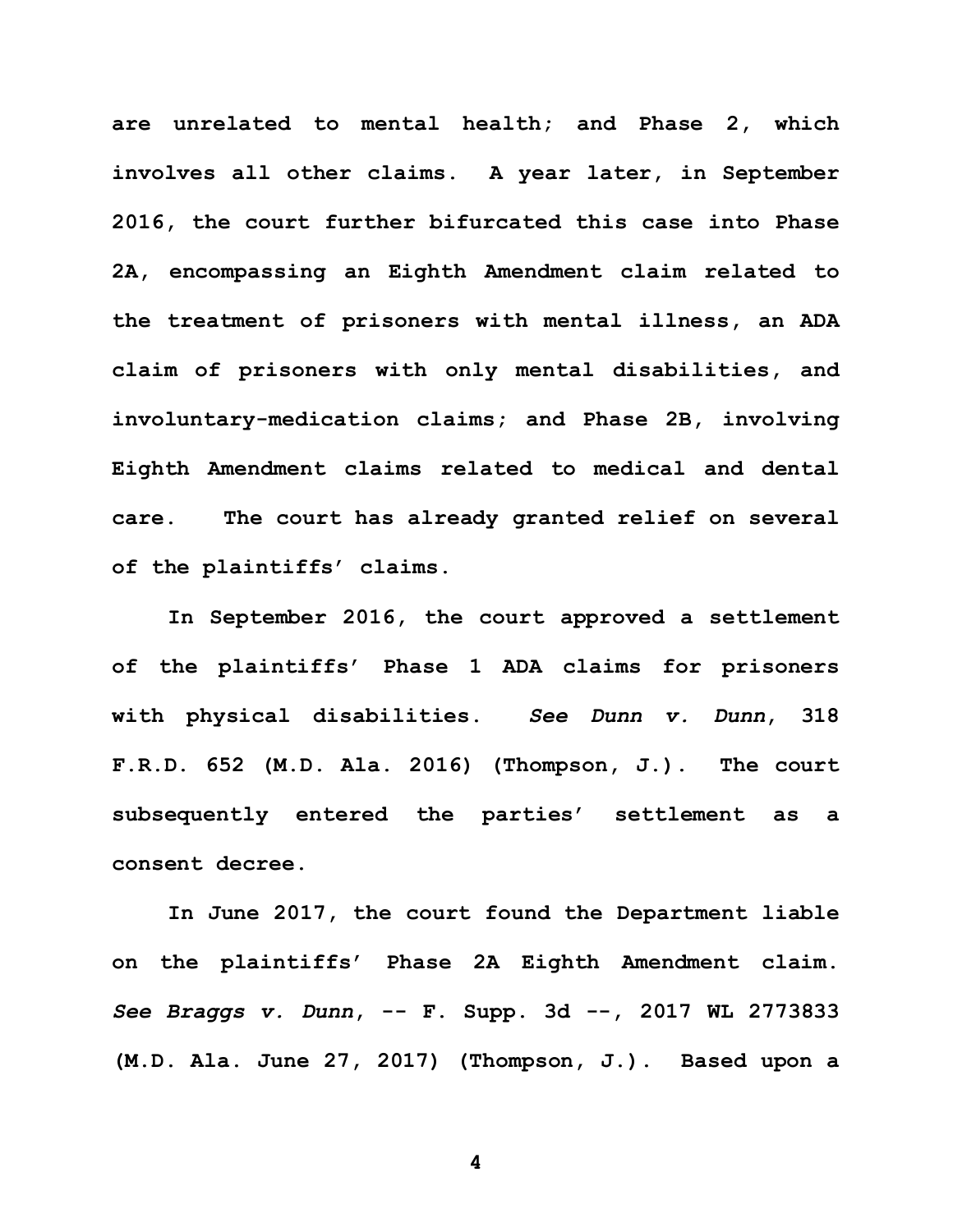**veritable mountain of evidence, the court found the Department's provision of mental-health care to be "horrendously inadequate" and constitutionally deficient under the Eighth Amendment.** *Id***. at \*68.** 

**In July 2017, the court approved a settlement of the plaintiffs' Phase 2A ADA claim, relating to prisoners with mental disabilities,** *see Braggs v. Dunn***, -- F.R.D. --, 2017 WL 3151261 (M.D. Ala. July 25, 2017) (Thompson, J.), which resulted in the court entering a consent decree.** 

**The parties, with the able assistance of United States Magistrate Judge John E. Ott, have now reached a settlement on the plaintiffs' only remaining unaddressed claims for Phase 2A: the involuntary-medication claims. The court had previously certified a class for the plaintiffs' involuntary-medication claims. See Braggs v. Dunn, 317 F.R.D. 634 (M.D. Ala. 2016) (Thompson, J.).**

**The parties filed a joint motion for preliminary approval of the proposed settlement of the**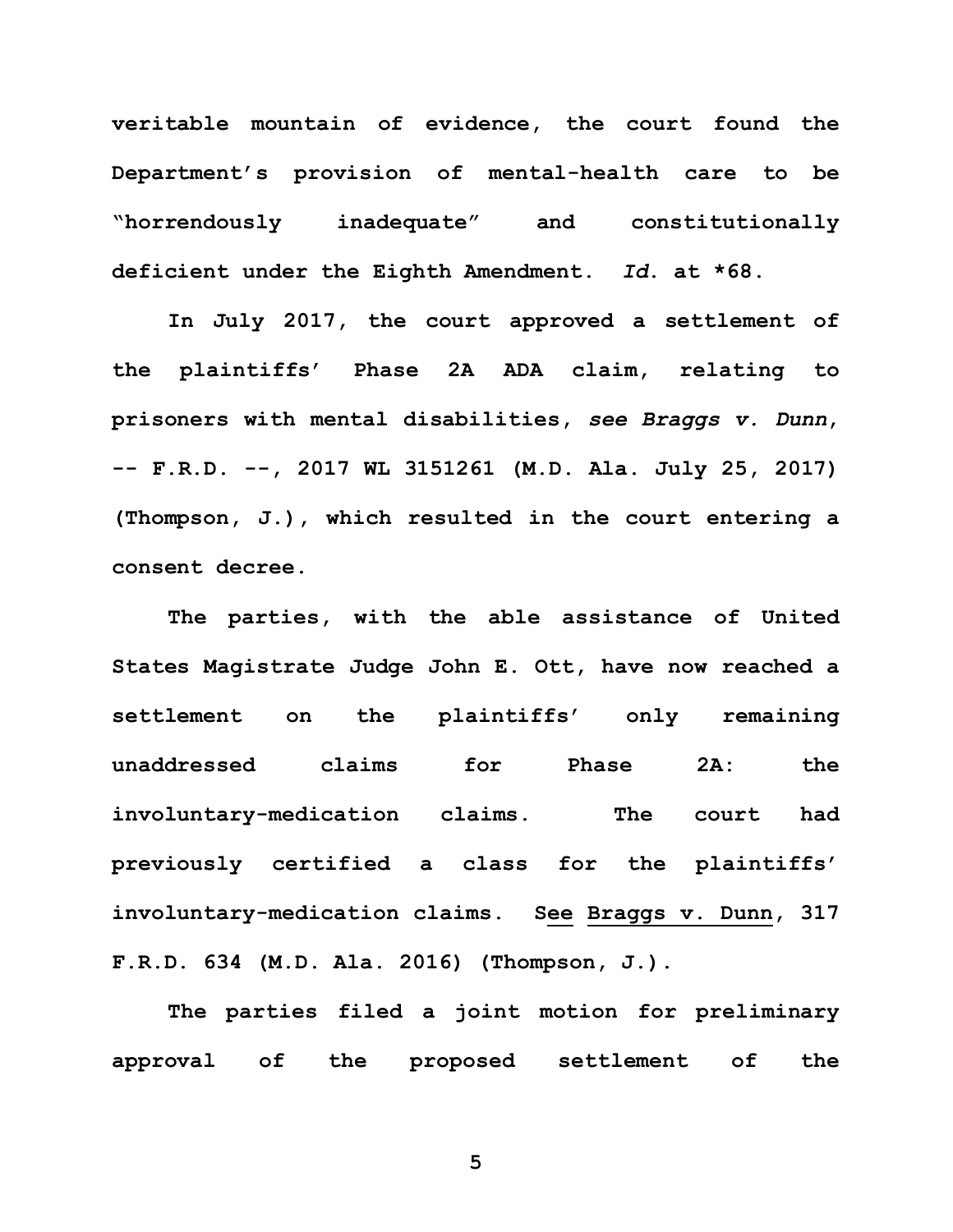**involuntary-medication claims. After a hearing on the joint motion, the court preliminarily approved the proposed settlement. In its preliminary approval order, the court established a procedure for providing class members with notice of the agreement and an opportunity to object and submit comments on the agreement's fairness.**

**After receiving written comments from class members, the court held two days of fairness hearings in August 2017. During the first day, the court heard from a representative group of class members--selected by the court with input of the parties--who had submitted comments on the proposed agreement. During the second day, counsel for the parties responded to various witnesses' comments and questions raised by the court.**

**After the fairness hearings, the court, on September 6, 2017, entered an order granting final approval of the Proposed Phase 2A Involuntary Medication Settlement Agreement and granted the**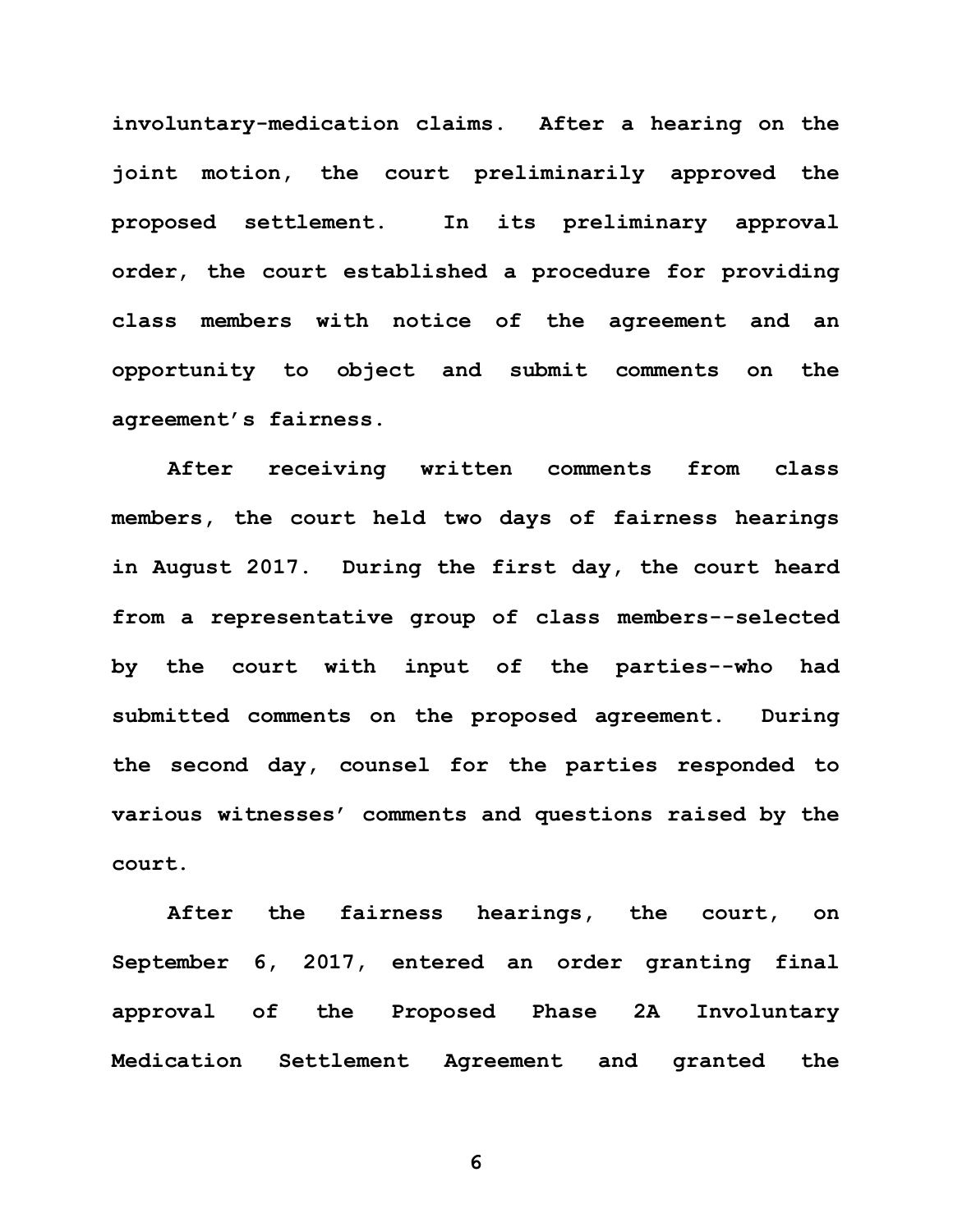**parties' request to enter their settlement agreement as a consent decree. This opinion discusses the court's reasons for doing so.** 

#### **II. DESCRIPTION OF PROPOSED SETTLEMENT**

**Generally speaking, the proposed settlement is designed to address all disputed issues related to involuntarily medicating ADOC inmates and remedy all claims arising from that process. It is meant to include all procedural and substantive due-process claims.** *See* **Proposed Phase 2A Involuntary Medication Settlement Agreement (doc. no. 1248-1) at 5.** 

**The agreement includes the following eight substantive provisions:** 

*Revised Involuntary-Medication Regulation***: The Commissioner agrees to adopt and implement the revised Administrative Regulation (AR) 621, which is the Department's involuntary-medication regulation. The revised regulation contains the following provisions, in relevant part: (1) a policy against threatening or**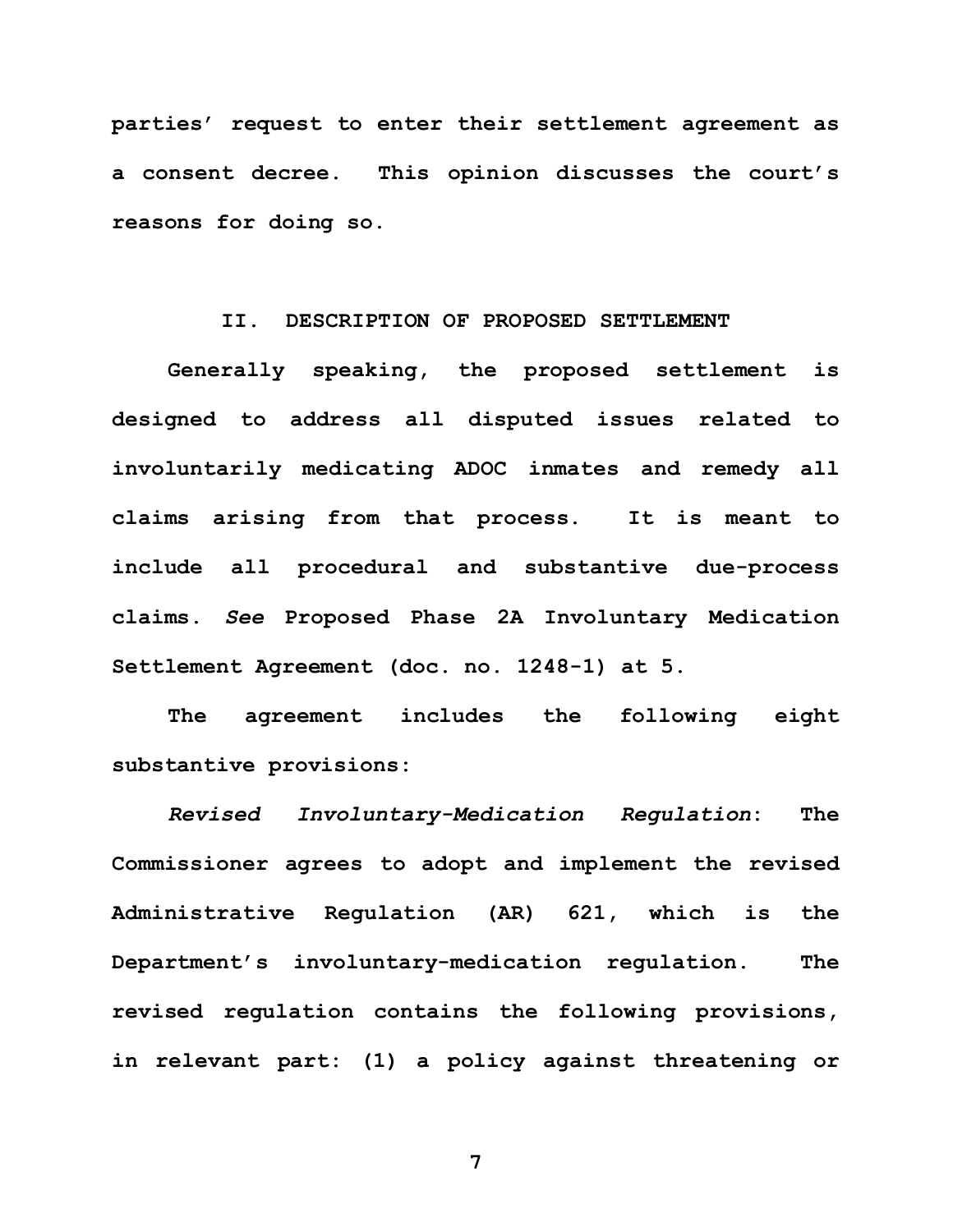**coercing prisoners to accept psychotropic medications; (2) a requirement that the Department consider and document whether there is a current and substantial likelihood of serious physical harm towards self or others when deciding to place a prisoner on an involuntary-medication order; (3) a requirement that the Involuntary Medication Review Committee find that involuntary-medication is in the patient's best medical interest before deciding to issue an involuntary-medication order; (4) a policy requiring an independent and knowledgeable advisor to review involuntary-medication orders and assist prisoners in challenging an adverse involuntary-medication order, where appropriate; (5) the creation of an involuntary-medication review board, consisting of providers who were not involved in the patient's treatment; and (6) a requirement that a patient be afforded an opportunity to be unmedicated for 30 days if on an involuntary-medication order for 180 days.**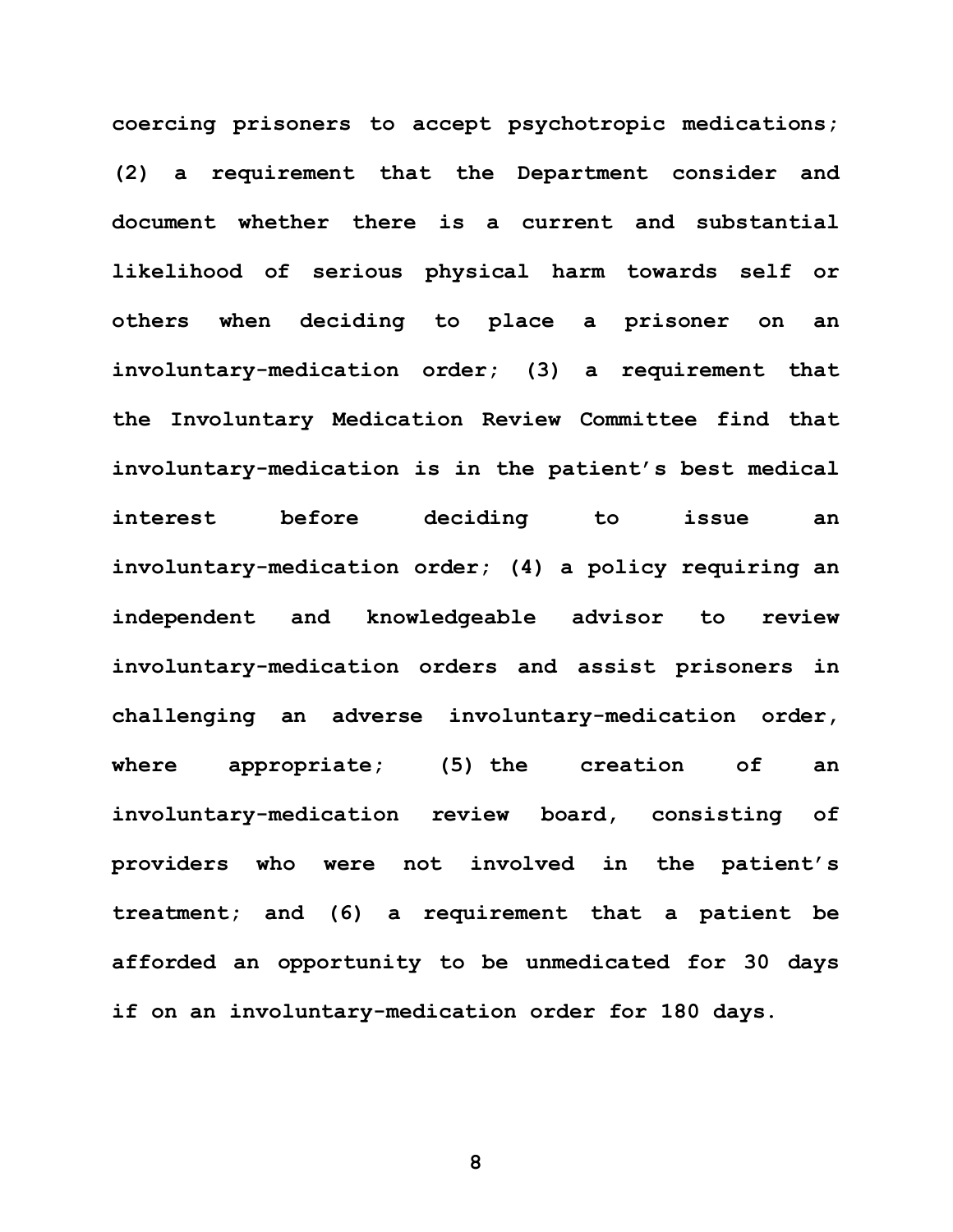*Dismissal of Claims***: The parties agree, and jointly move, to dismiss plaintiff Quang Bui's claims with prejudice.** 

*No Admission of Liability***: The parties submit that the agreement may not be construed as an admission of liability against Commissioner Dunn, Associate Commissioner Ruth Naglich or the Department. Moreover, nothing in the agreement is to be construed as evidence of liability as to any claim or case against the Department or any of its officials.**

*Placement of Agreement in Law Libraries***: The Department agrees to place the agreement, including the revised involuntary-medication regulation, in the law library of every major correctional facility.** 

*Provision of Mental-Health Records to ADAP***: The Department will provide information and documentation to ADAP for review on a monthly basis for 24 months, including (1) a roster of all prisoners on involuntary-medication orders; and (2) all medical, mental-health, or other records concerning the**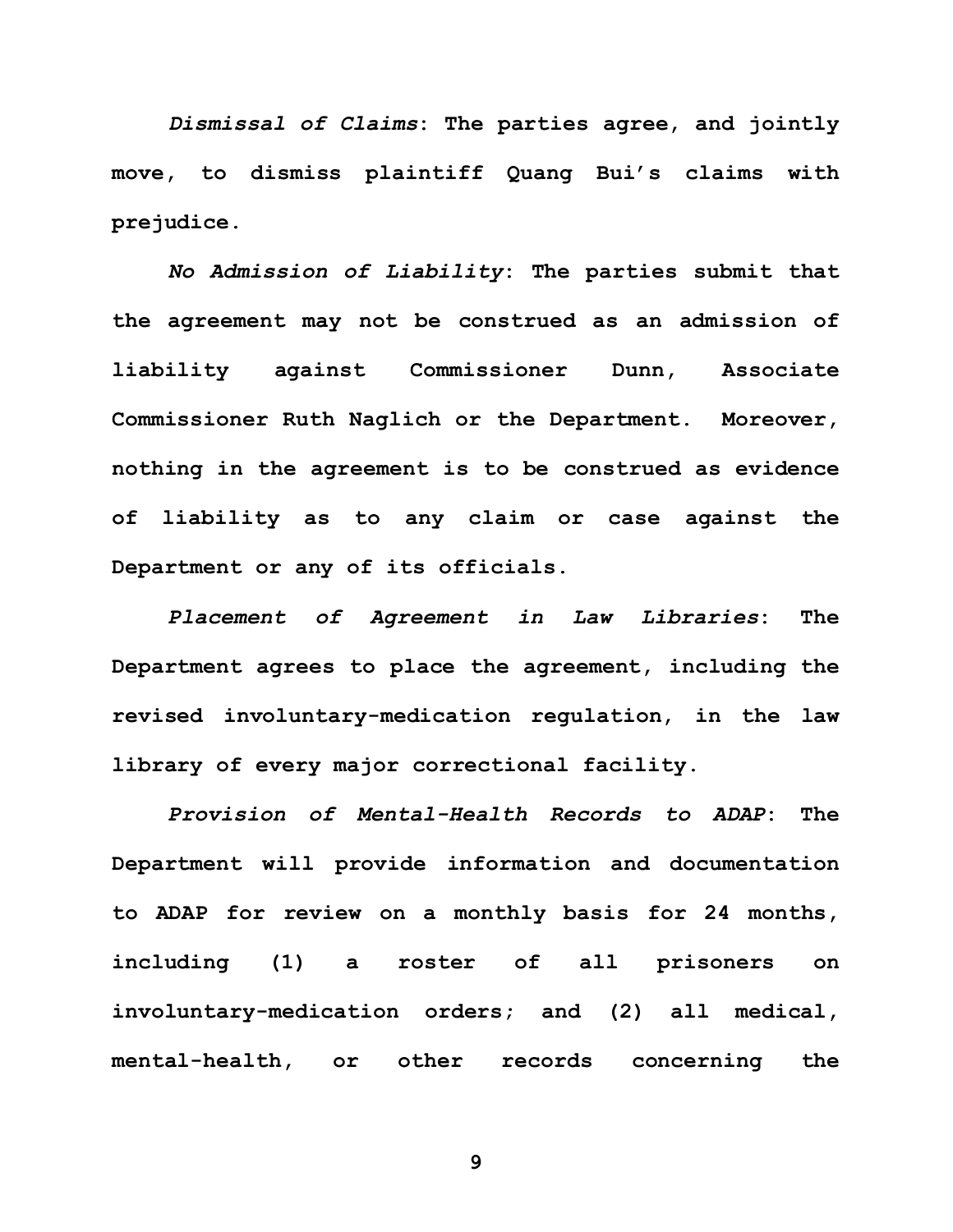**Department's involuntary-medication proceedings pertaining to up to four prisoners on involuntary-medication orders.**

*Collaborative Oversight***: ADAP may then prepare and submit a monthly report to the Department regarding the Department's compliance with this agreement and the revised involuntary-medication regulation, including by providing any recommendations it believes necessary to ensure the Department is in substantial compliance with the agreement or the revised involuntary-medication regulation. The Department may object, comment on, or provide a remedial plan to any suggestions contained in ADAP's monthly report.** 

*Attorneys' Fees and Expenses***: The Department will pay the plaintiffs' attorneys \$ 230,000.00 in fees and costs. This agreement, unlike the parties' settlements of the plaintiffs' ADA claims, does not provide for additional fees for monitoring services or fees associated with any litigation necessary to enforce the agreement or any resulting consent decree.**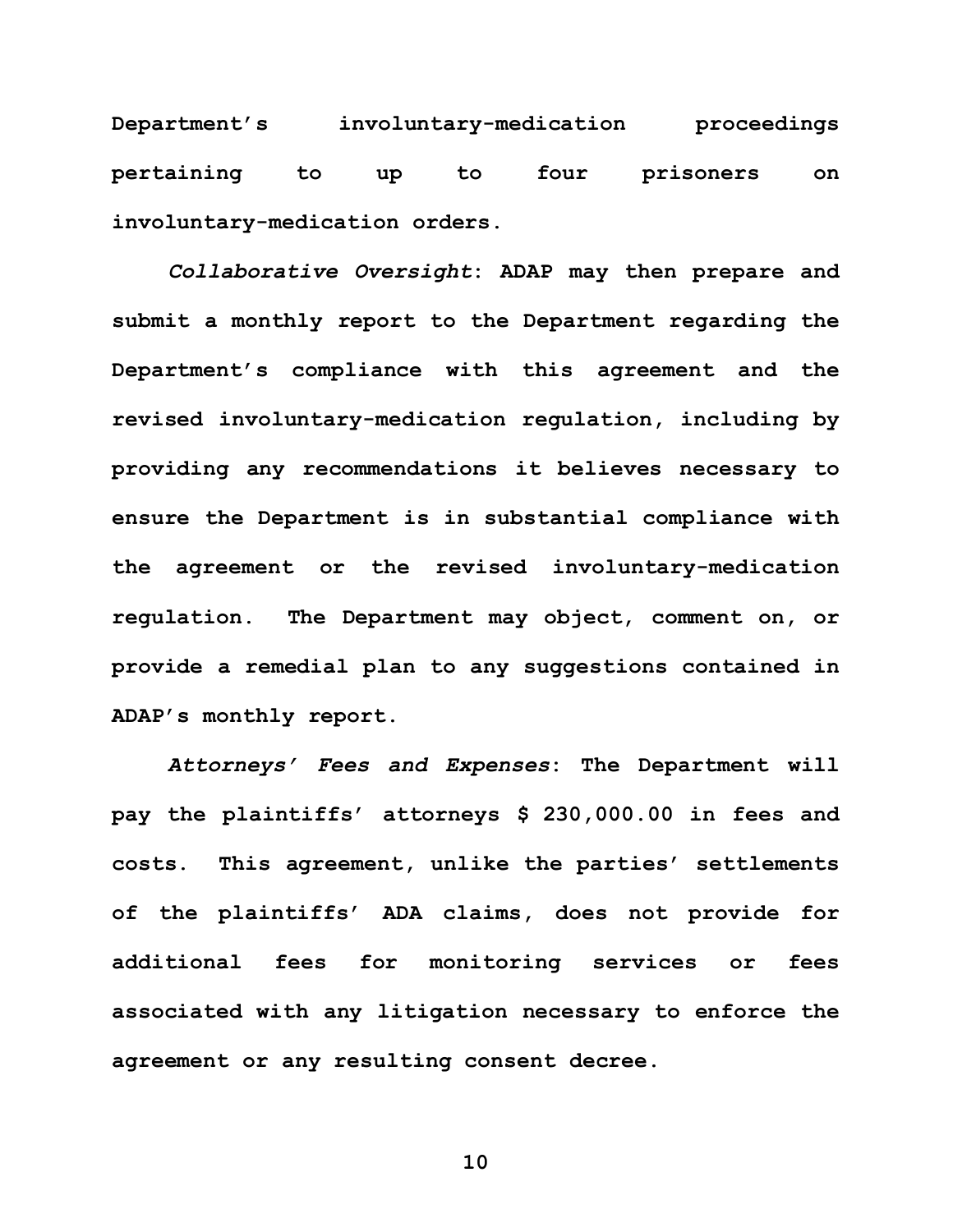*Disposition of Claims***: The parties also agree that the settlement fully resolves the plaintiffs' "Third Cause of Action: Deprivation of Due Process Prior to Involuntarily Medicating Prisoners" claims in the Fifth Amended Complaint. As a result, no member of the certified settlement class may bring a claim that the revised involuntary-medication regulation deprives prisoners of procedural due process during the settlement term. Finally, the parties agree that named plaintiff Bui will not to assert a substantive due-process claim seeking prospective injunctive relief against the Department concerning its revised involuntary-medication regulation.**

**In addition to these substantive provisions, the agreement contains the following "Other Terms and Conditions:"**

*No Monetary Compensation***: Nothing in the agreement imposes any obligation to provide any form of monetary payment to any current or future prisoners housed within the Department.**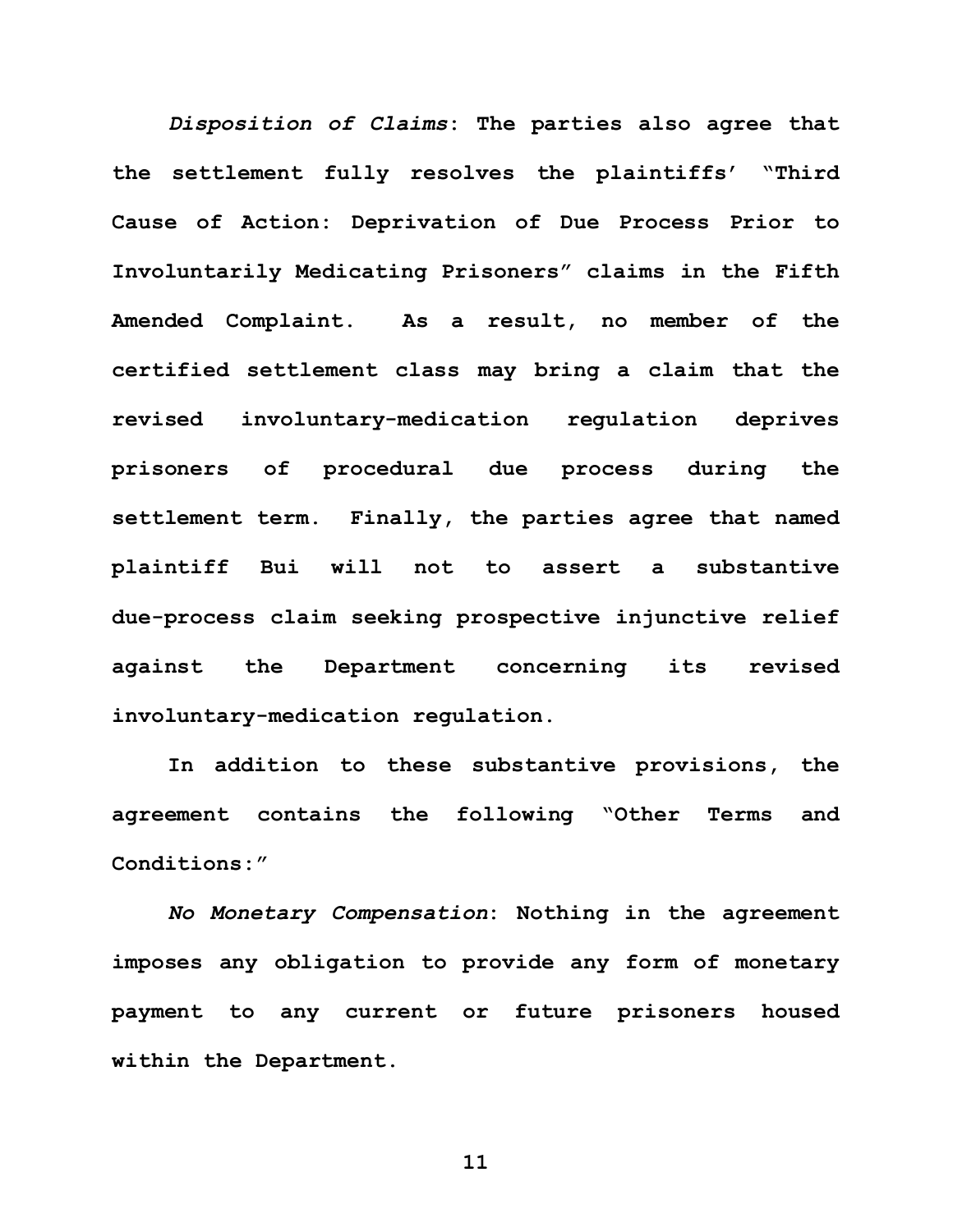*No Appeal***: The parties have agreed to waive the right to appeal the imposition of the agreement.** 

*Court's Retention of Jurisdiction***: The parties agree that, after the court's approval of the agreement, the court will retain jurisdiction to enforce it.** 

*Expiration of Agreement***: The agreement shall expire at 12:00 p.m. on September 6, 2019, two years after the court entered its final approval order.**

*No Waiver of Privilege***: The parties agree that the agreement does not constitute a waiver, now or in the future, of any applicable privilege provided by law.** 

*Stipulation relating to the PLRA***: Although discussed in greater detail below, the parties agree, and jointly stipulate, that this agreement fully complies with the requirements of the Prison Litigation Reform Act (PLRA), 18 U.S.C. § 3626(a).** 

*Dispute-Resolution Process***: Prior to seeking review before this court, the parties agree to submit any claims relating to the Department's compliance with the**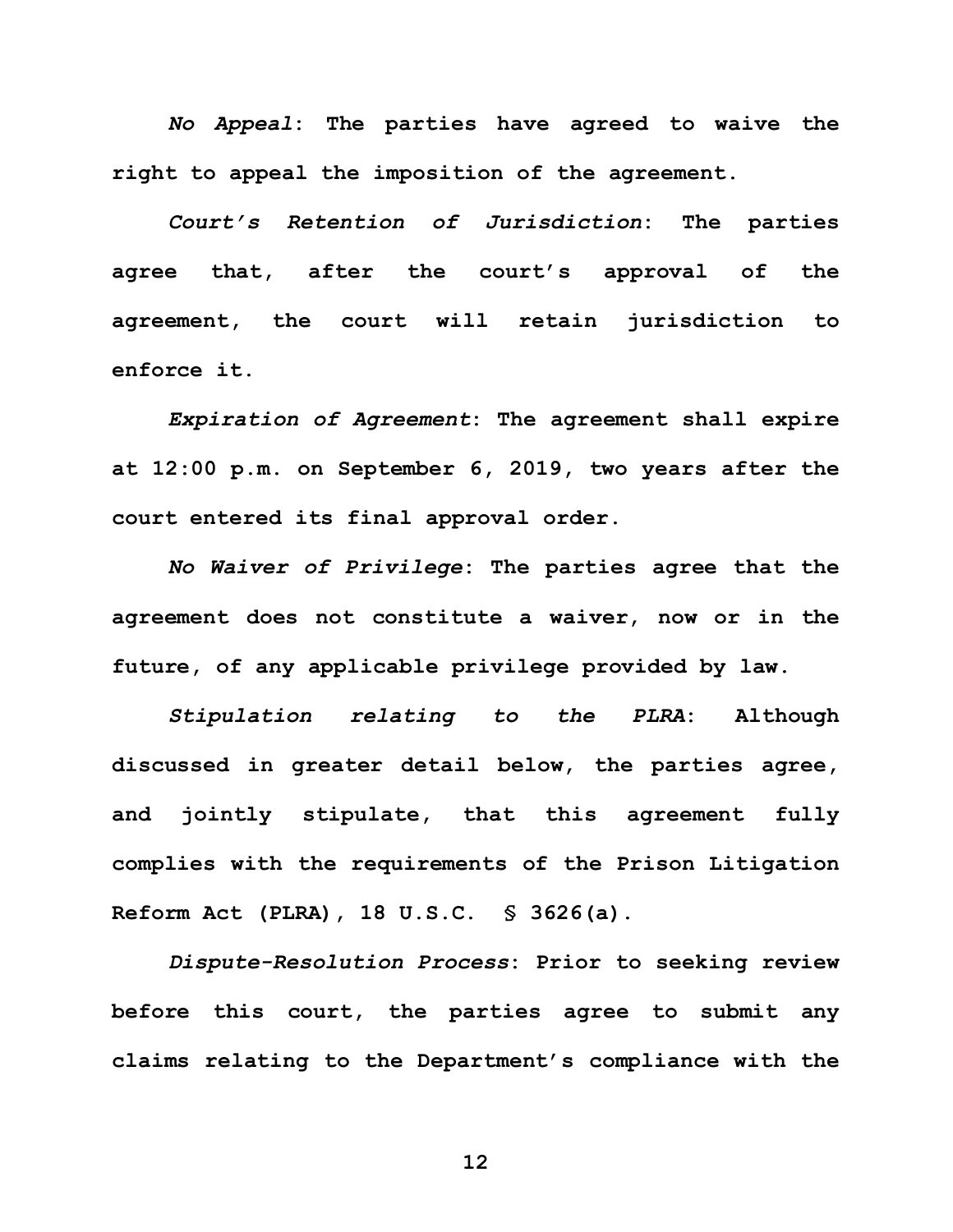**terms of the agreement or the revised involuntary-medication regulation to mediation before United States Magistrate Judge John E. Ott.**

*Modification of Agreement***: The parties may mutually agree to amend the agreement. Otherwise, the parties may not seek to amend or modify this agreement, except to extend the term of the agreement beyond two years.** 

*Duty to Hire***: The Department is under no obligation to hire additional employees as a result of the agreement, except that the Department must ensure its compliance with the revised involuntary-medication regulation.** 

*Other***: Finally, the parties agree that the agreement does not--and is not intended to--violate any preexisting court order in this case; that, to the extent possible, the agreement shall be interpreted under the laws of the State of Alabama; that any invalid provision shall be severable from the remainder of the agreement; that the agreement represents the entire understanding and agreement between the parties;**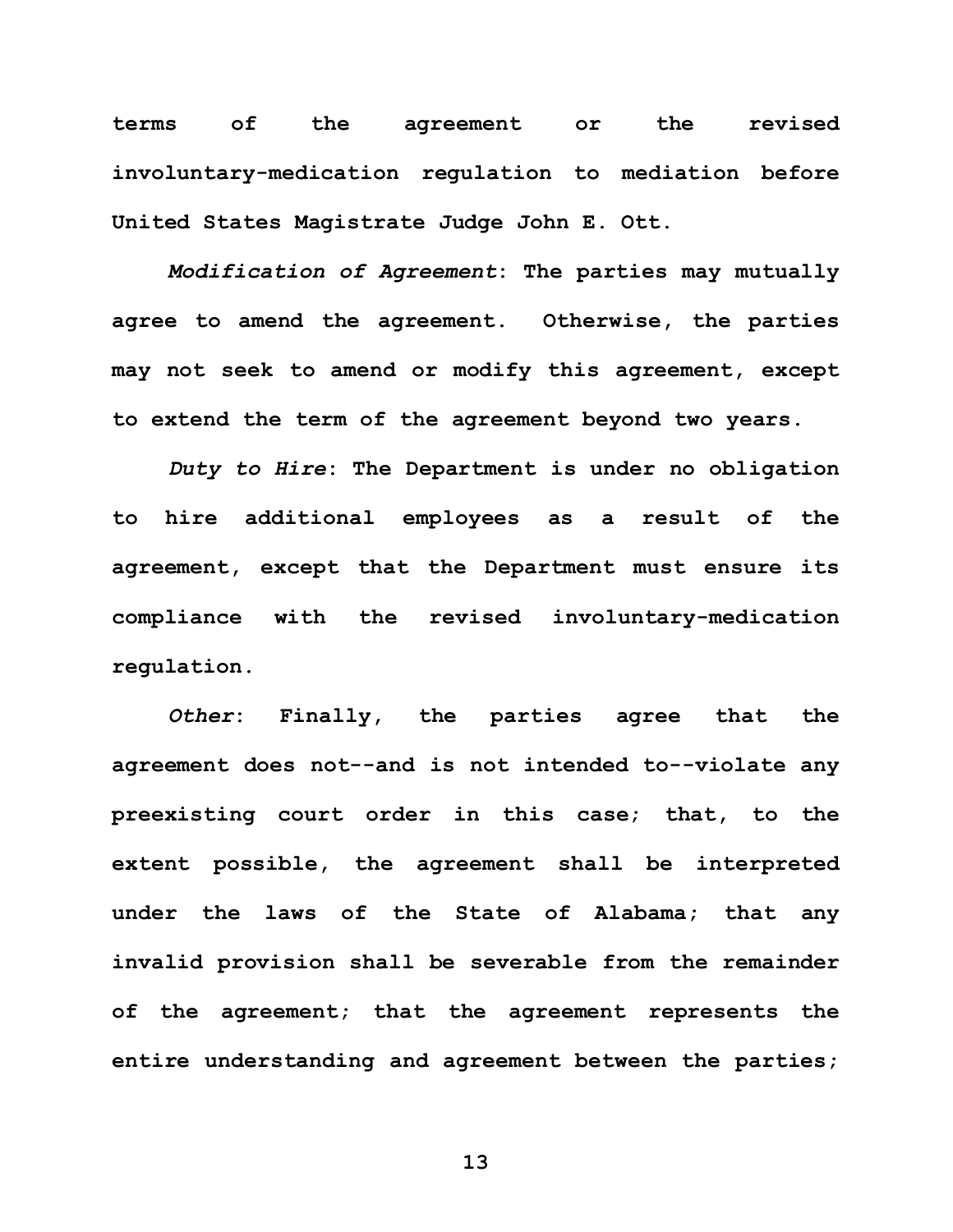**and that all signatures on the agreement constitute an effective signature to the agreement as a whole.**

**After an exhaustive notice and comment period, followed by a series of fairness hearings, and upon consideration of all the evidence presented in this case related to the Department's involuntary-medication policies and procedures, the court was satisfied that the parties proposed settlement represented a fair, adequate, and reasonable settlement for purposes of the plaintiffs' involuntary-medication claims.** 

## **III. DISCUSSION**

**Judicial policy favors the settlement of class actions.** *See Bennett v. Behring Corp.***, 737 F.2d 982, 986 (11th Cir. 1984). However, "the settlement process is more susceptible than the adversarial process to certain types of abuse and, as a result, a court has a heavy, independent duty to ensure that the settlement is 'fair, adequate, and reasonable.'"** *Paradise v. Wells***, 686 F. Supp. 1442, 1444 (M.D. Ala. 1988)**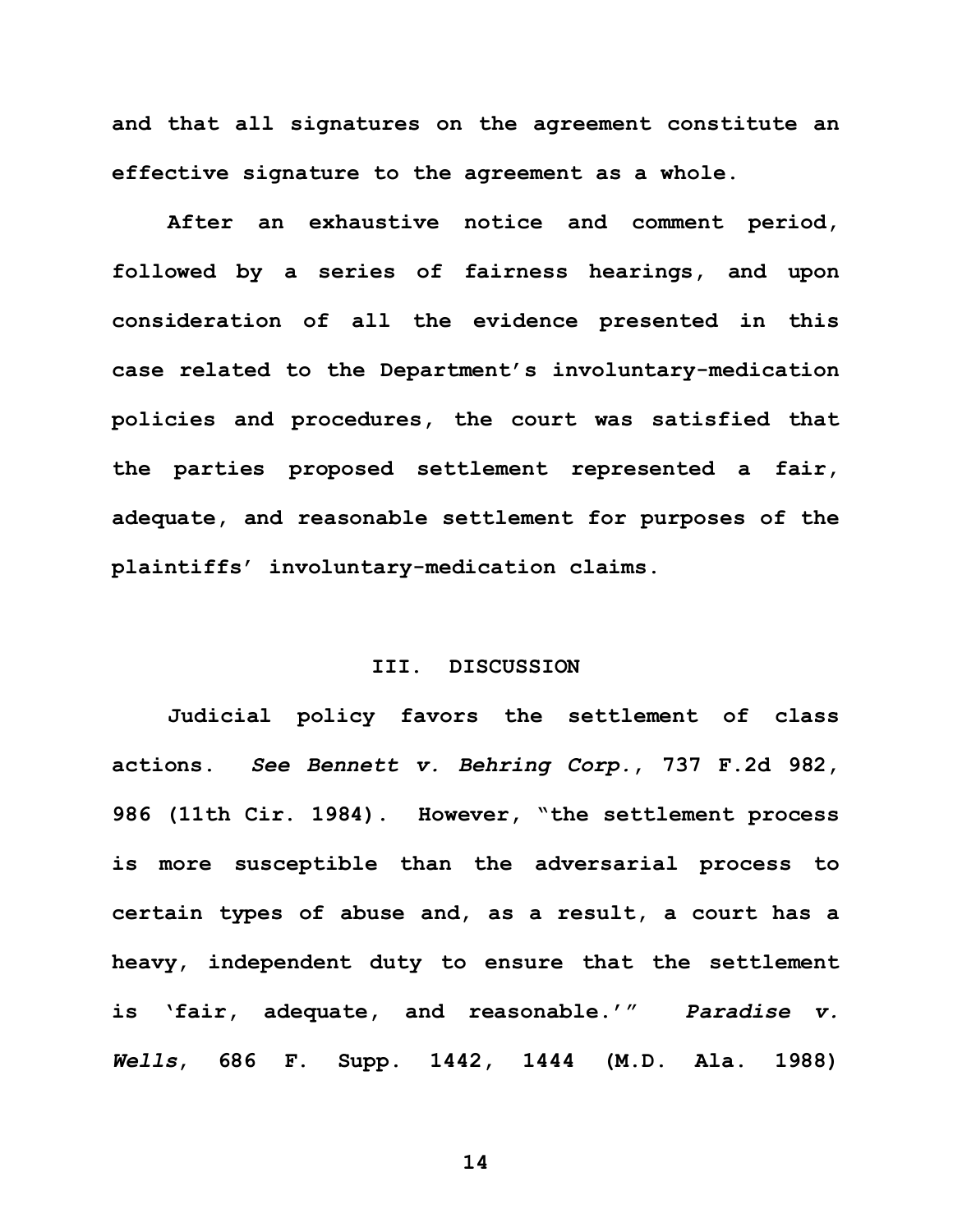**(Thompson, J.) (citation omitted). In addition to analyzing the fairness of the proposed agreement, the court must ensure that it is not illegal, or against public policy.** *See id.*

**In approving this agreement, the court had to make three determinations. First, the court assessed whether the procedural and substantive protections provided by Rule 23(e) of the Federal Rules of Civil Procedure were satisfied. Second, because the proposed settlement included an award of attorneys' fees to the plaintiffs' counsel, Rule 23(h) required the court to determine whether such a fee award was "reasonable." Finally, the court evaluated the proposed settlement's compliance with the PLRA, which establishes certain requirements for affording prospective relief in cases involving prisons, including when that prospective relief takes the form of a court-enforceable settlement.** *See* **18 U.S.C. § 3626(a)(1) & (c)(1).**

## **A. Settlement Approval: Rule 23(e)**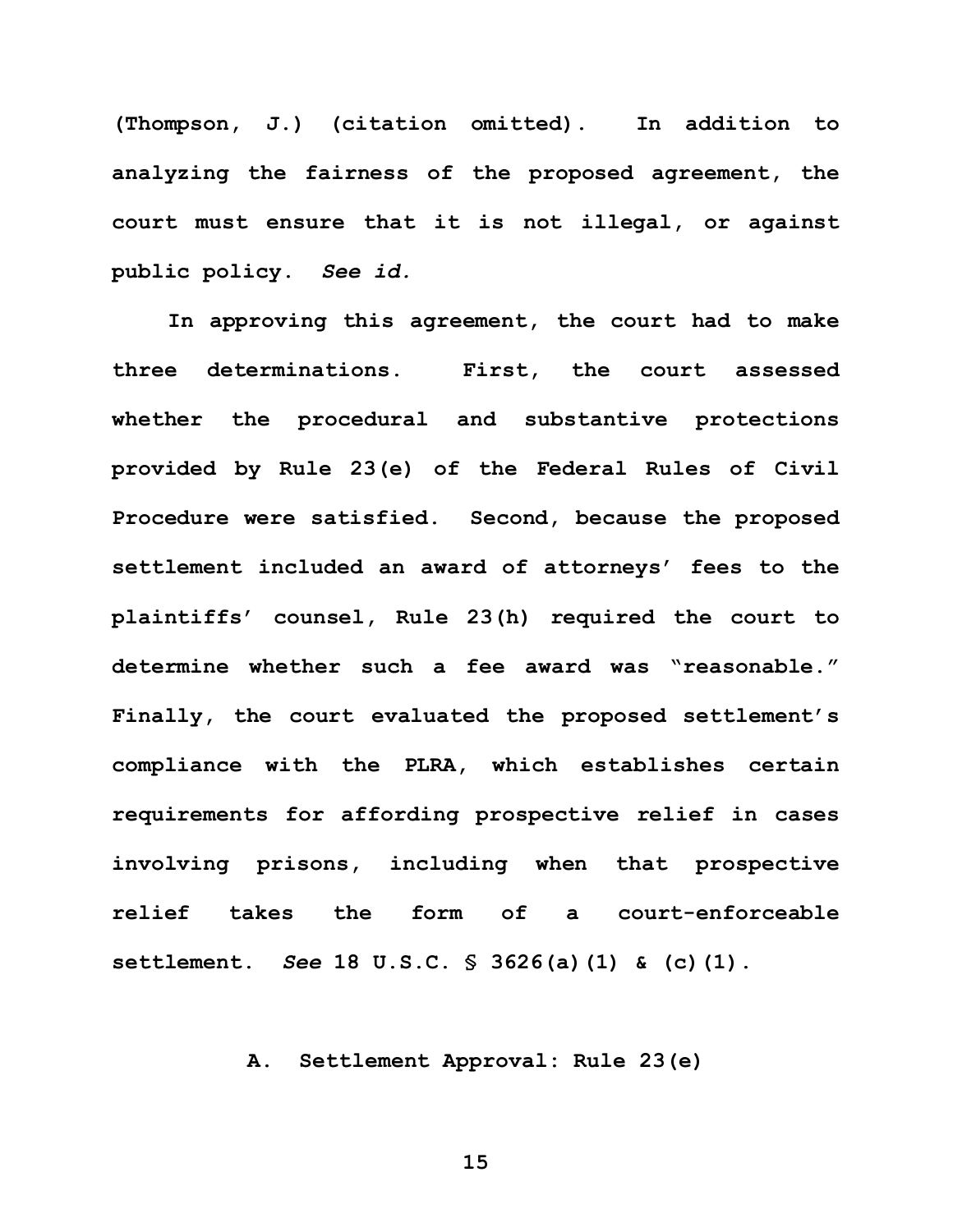**Under Rule 23(e), the settlement of a class action requires court approval. Fed. R. Civ. P. 23(e)(1)(A). The court may approve a class action settlement only if it determines that the settlement is "fair, adequate, and reasonable and is not the product of collusion between the parties."** *Cotton v. Hinton***, 559 F.2d 1326, 1330 (5th Cir. 1977).<sup>1</sup> In determining whether the settlement is fair, adequate, and reasonable, courts must determine whether notice to the class was adequate, Fed. R. Civ. P. 23(e)(1), and must examine comments and objections from class members as well as the opinion of class counsel.** *See Laube v. Campbell***, 333 F. Supp. 2d 1234, 1238 (M.D. Ala. 2004) (Thompson, J.).**

 $\overline{a}$ 

**<sup>1.</sup> In** *Bonner v. City of Prichard***, 661 F.2d 1206, 1209 (11th Cir. 1981) (en banc), the Eleventh Circuit Court of Appeals adopted as binding precedent all of the decisions of the former Fifth Circuit handed down prior to the close of business on September 30, 1981.**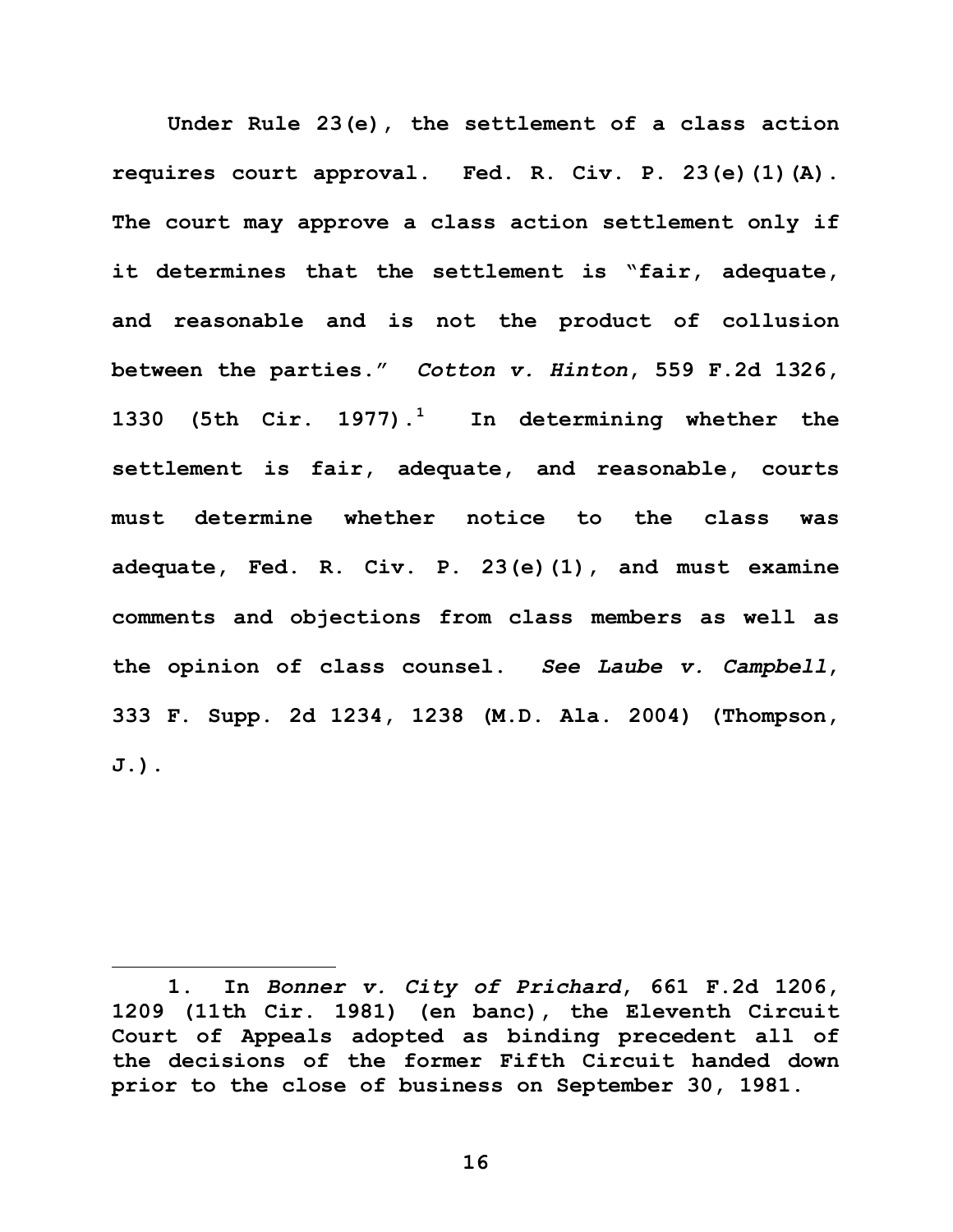### **1. Notice to Class Members**

**Rule 23(e) requires that notice to the class be provided "in a reasonable manner to all class members who would be bound by the proposal." Fed. R. Civ. P. 23(e). "The court must ensure that all class members are informed of the agreement[] and have the opportunity to voice their objections."** *Laube***, 333 F. Supp. 2d at 1240; Fed. R. Civ. P. 23(e)(1). In this case, class members were provided adequate opportunities to learn about the proposed settlement and offer objections to or make comments about it.** 

**The court's order preliminarily approving the parties' proposed settlement contained specific procedures for the Department to give notice to members of the certified involuntary-medication class. The order also required the Department to distribute approved notice and comment forms. The notice form included a description of the plaintiffs' involuntary-medication claims; a definition of the certified settlement class; a list of the revisions to**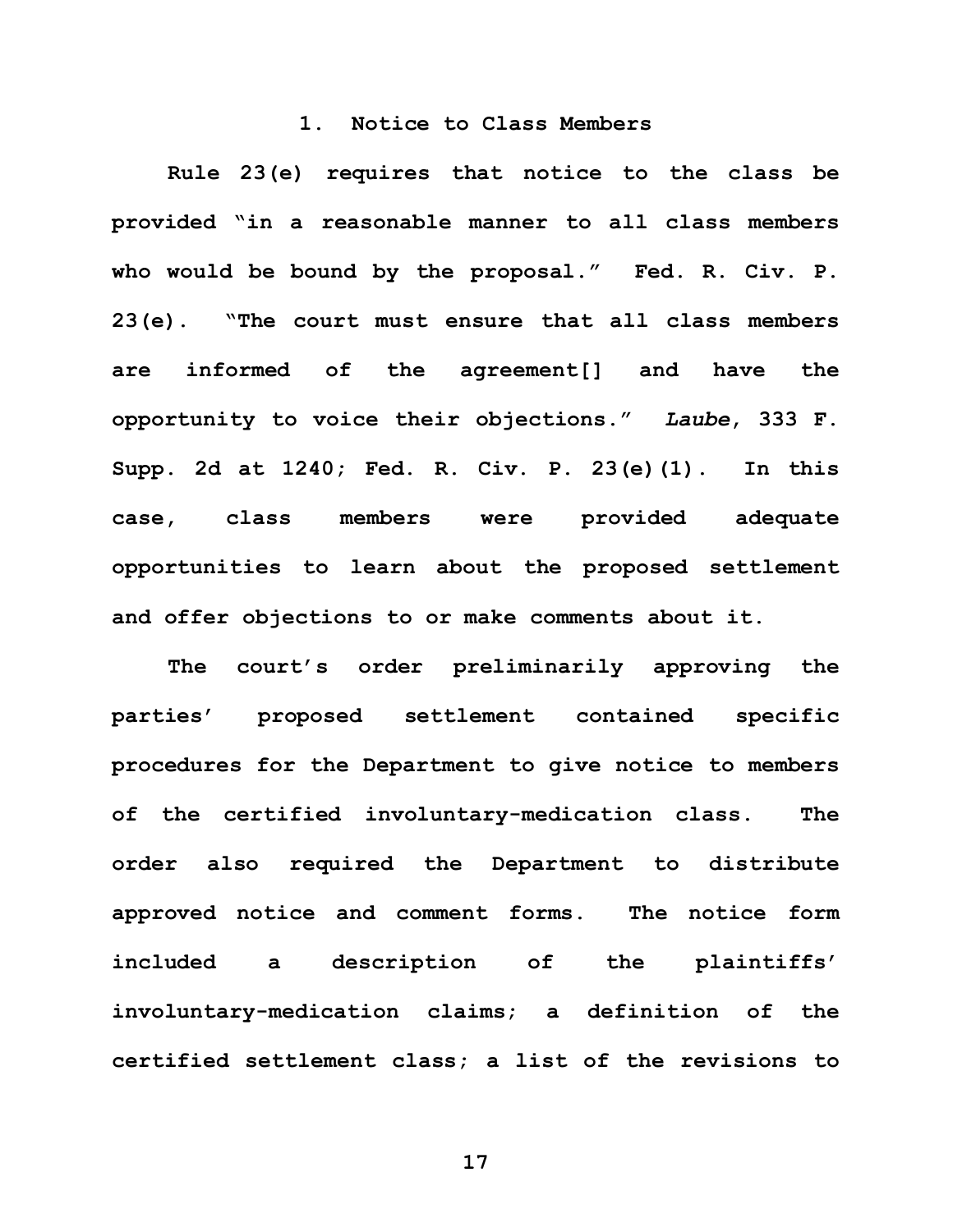**the involuntary-medication regulation; an indication of ADAP's role in monitoring the Department's compliance with the agreement; notice of the provision for attorneys' fees to the plaintiffs' counsel; directions for providing questions or comments on the agreement and the revised involuntary-medication regulation; an announcement of the fairness hearings; and instructions for prisoners to exercise their right to object to or comment about the proposed settlement. The comment form allowed respondents to select from a list of general topics at issue, and to indicate whether they wished to testify about the agreement at a fairness hearing.** 

**The notice form was posted in the law library, dining areas, and mental-health office waiting areas of each ADOC or work-release facility. Notice forms were placed next to the shower area in each residential treatment unit (RTU) or in the infirmaries for prisoners housed in those units. In addition, notice**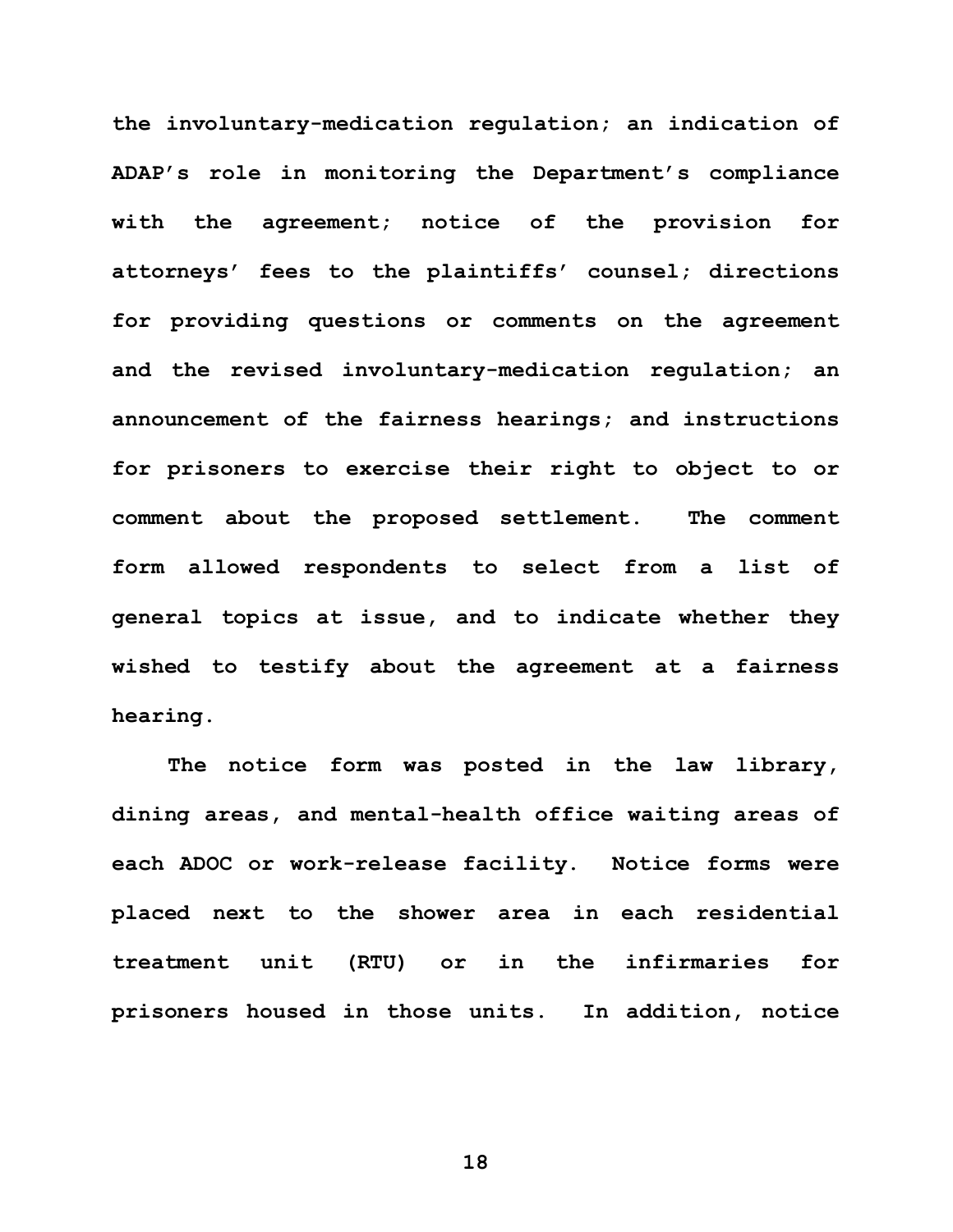**forms were hand delivered to prisoners on the mental-health caseload in those units.** 

**The notice form was also placed in each living unit in the open RTUs at Tutwiler, Bullock, and Donaldson correctional facilities. A copy of the notice form, the comment form, and a pre-addressed envelope were provided by hand to prisoners in the Intensive Stabilization Units, closed RTUs, semi-open RTUs, or crisis cells. Finally, copies of the agreement were provided upon request to any prisoner lacking access to those areas where notices were located.** 

**The notice and comment forms and copies of the proposed agreement were made available in English, Spanish, Braille, and in large print. Upon request, prisoners were to receive assistance in reading the documents and in writing comments.** 

**A copy of a comment form was to be provided along with a copy of the notice form. The Department was required to keep a roster, by name and AIS number, of all prisoners who had received notice of the agreement.**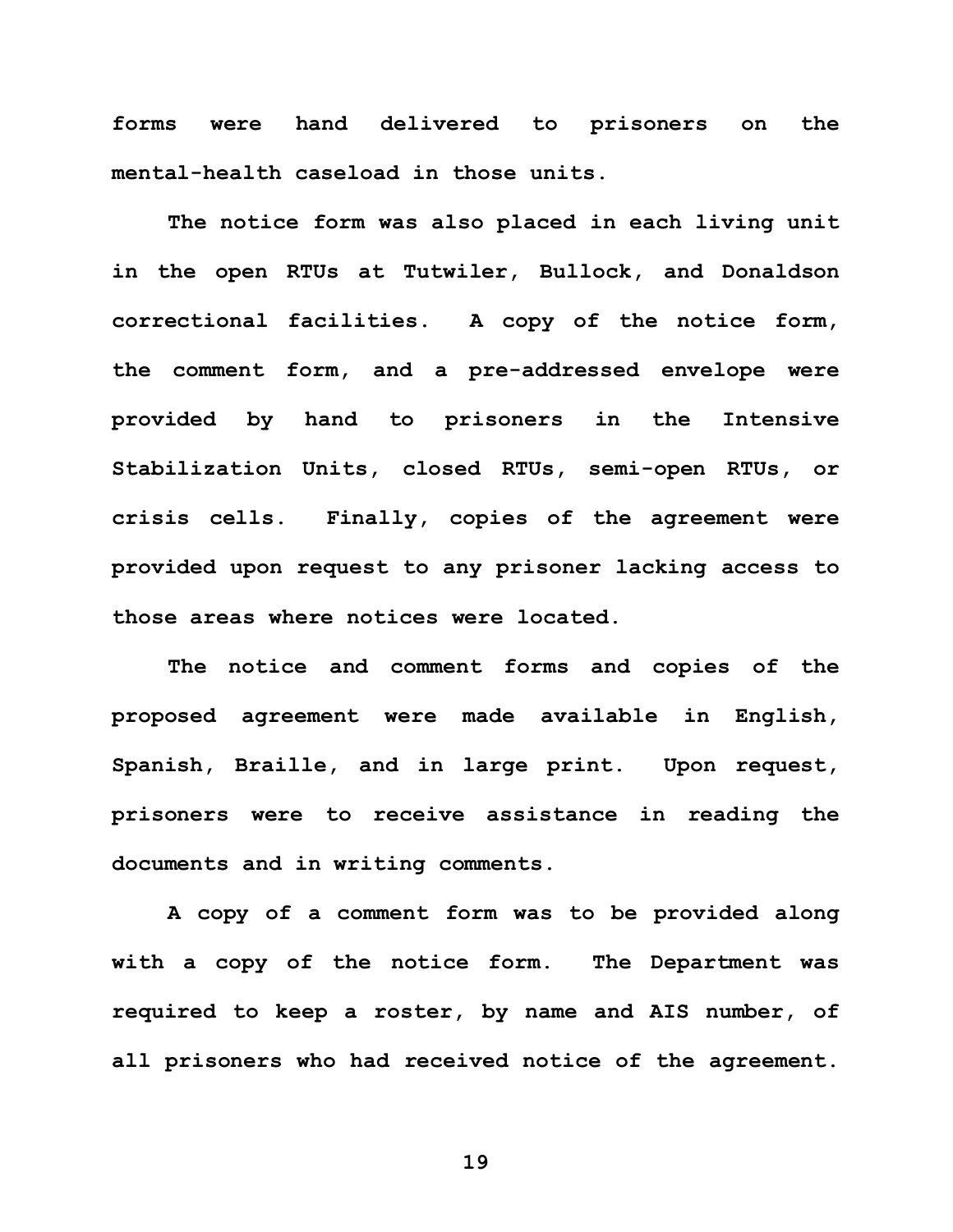**After distributing the notice and comment forms, the Department collected prisoner comments. Prisoners were also given the option to submit comments by mail directly to the clerk of court.** 

**Notice of the proposed agreement was posted by June 2, 2017, and prisoners were given until July 17, 2017, to submit comments. The court received more than 200 prisoner comments by mail or from the facilities themselves, which were thereafter docketed for review.** 

## **2. Objections and Comments**

# **a. Prisoner Comments**

**Prisoners raised a variety of issues relating to the proposed settlement agreement in their comments submitted to the court.<sup>2</sup> Moreover, based on the** 

 $\overline{a}$ 

**<sup>2.</sup> To the extent possible, the court construed prisoners' comments as referencing the agreement. However, the court found that only 23 prisoners provided objections or comments that were directly relevant to the agreement or revised involuntary-medication regulation. The court had to disregard 197 comment forms because they were either incomplete or blank, provided no reason for circling a particular (pre-identified) comment topic, were**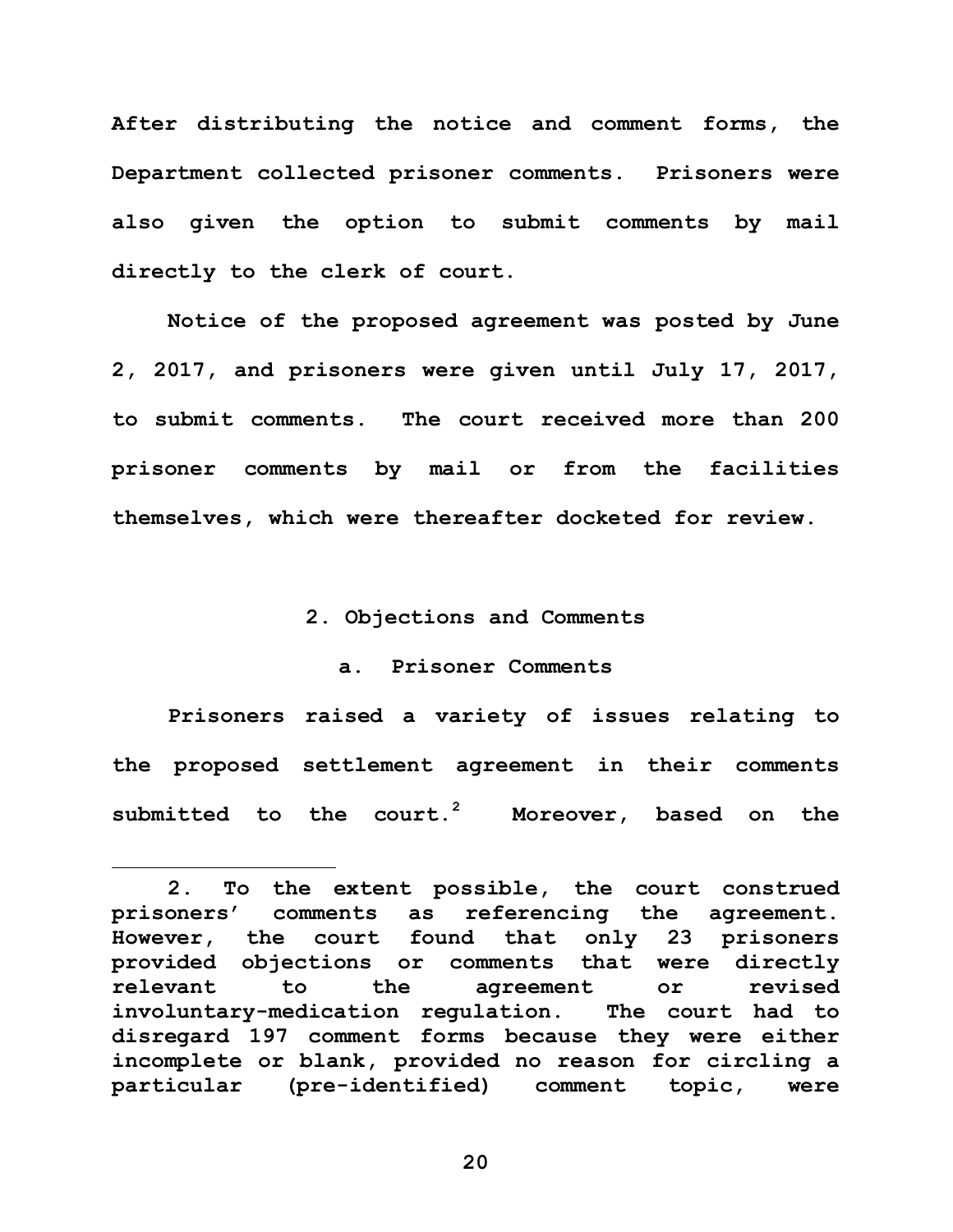**suggestions of counsel and the court's own review of the relevant prisoner comments, the court selected 12 prisoners to testify during fairness hearings conducted on August 23, 2017. The hearing were conducted by videoconference due to the impracticability of visiting a large number of prisons or having prisoners appear in-person in court .** 

**The relevant comments and testimony fell into five loosely defined categories: (1) concerns about the Department using coercion to obtain consent to medicate prisoners; (2) suggested revisions to the revised involuntary-medication regulation; (3) doubts about ADAP's role in monitoring the Department; (4) requests related to attorneys' fees; and (5) concerns about procedures for terminating an involuntary-medication order. Each of these categories is discussed below.** 

*Coercion***: Five prisoners expressed concerns that the Department might use the revised involuntary-medication regulation to coerce prisoners:**   $\overline{a}$ **indecipherable, or were otherwise irrelevant to the agreement, as a whole.**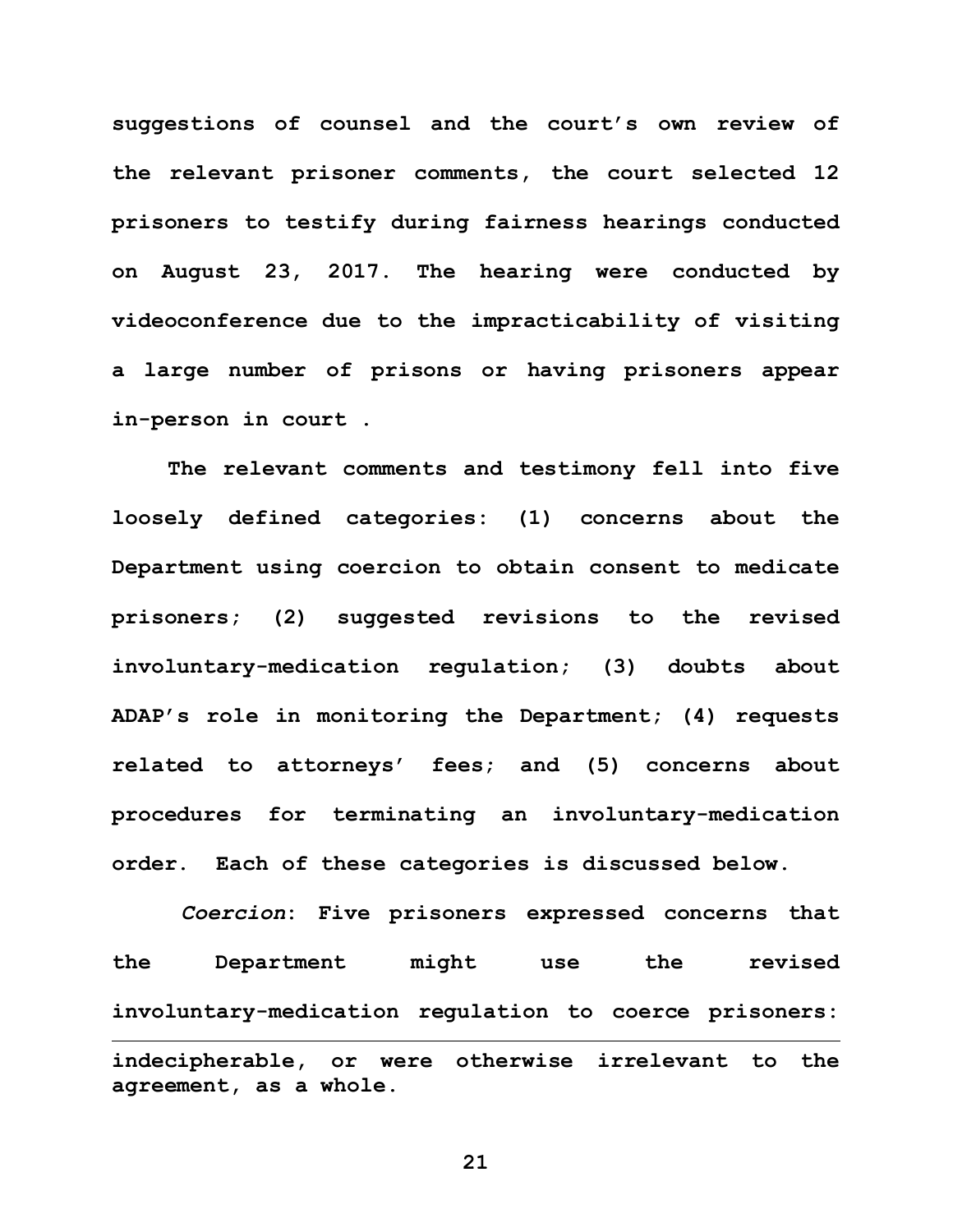**either that the Department might coerce prisoners to take their medication involuntarily by means other than the involuntary-medication procedure; or that the Department might use the involuntary-medication procedure as a punitive measure to get prisoners to conform to certain behavior.** 

**The revised involuntary-medication regulation directly addresses these concerns, and in several ways. On the first page of the revised regulation, it states: "In no instance shall an inmate be threatened ... with the use of force or a threat of disciplinary actions such as segregation, loss of privileges, or loss of good time, as a means to coerce the inmate to accept psychotropic medications ...." Proposed Phase 2A Involuntary Medication Settlement Agreement (doc. no. 1248-1) at 44. It further, unequivocally, states: "The use of involuntary-medication as a punitive measure is strictly prohibited."** *Id.* **at 47. Therefore, the court found these prisoners' concerns to be groundless in**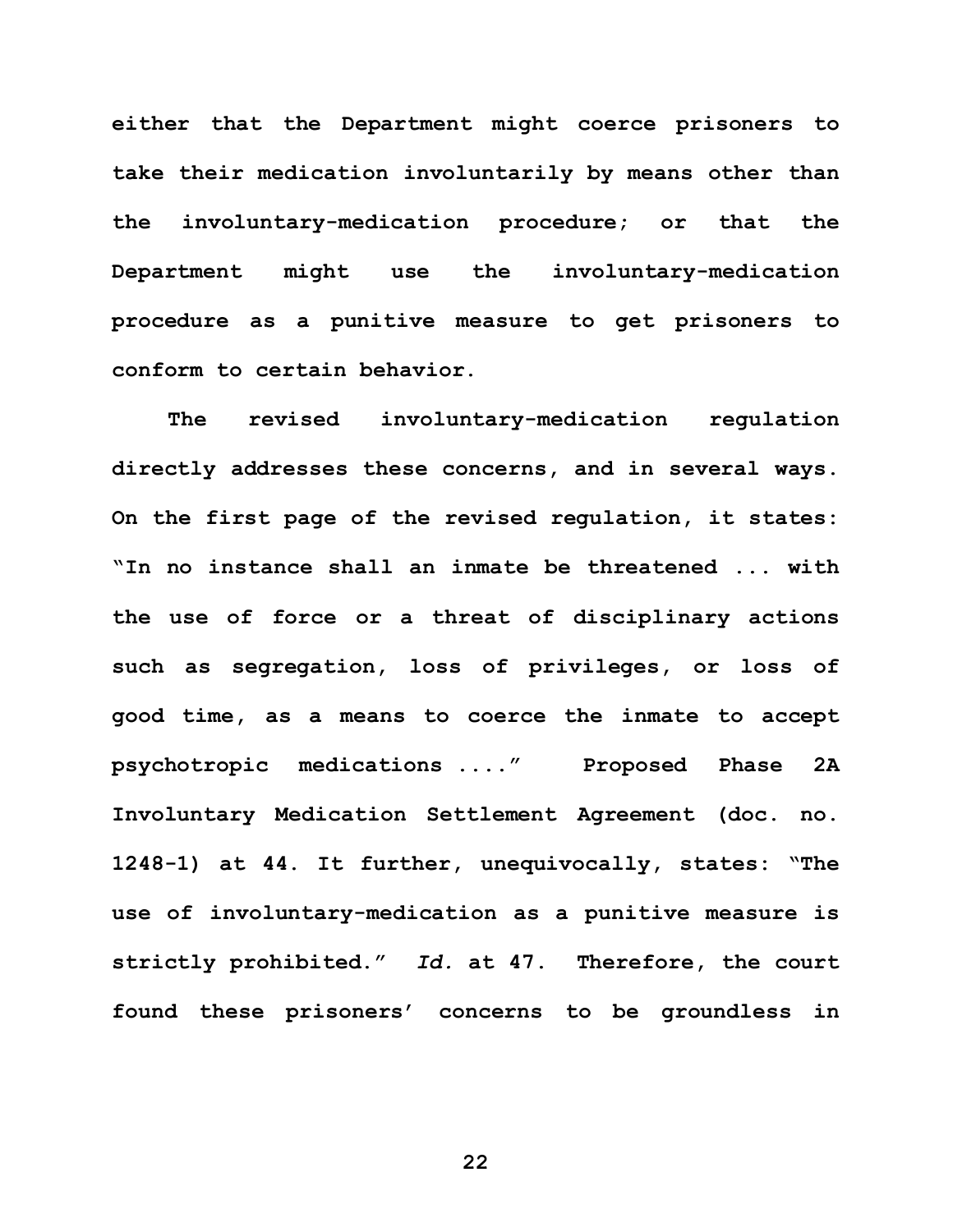**light of the terms of the revised involuntary-medication regulation.** 

*Revision to the Administrative Regulation***: Three prisoners made suggested revisions to the revised involuntary-medication regulation. One prisoner remarked that (some) involuntary-medication orders should not automatically expire after six months or that (some) prisoners should not automatically be taken off of their involuntary-medication regimen, if they still need their medications. Two other prisoners suggested that the revised involuntary-medication regulation should not require prisoners to be taken off of their involuntary-medication orders "cold turkey" in all cases. These concerns, however, are addressed in the revised involuntary-medication regulation.** 

**First, the revised involuntary-medication regulation does not mandate that all prisoners be taken off their involuntary-medication regimens, regardless of circumstances, after six months. Instead, the regulation provides, in Section O, that: "Continuation**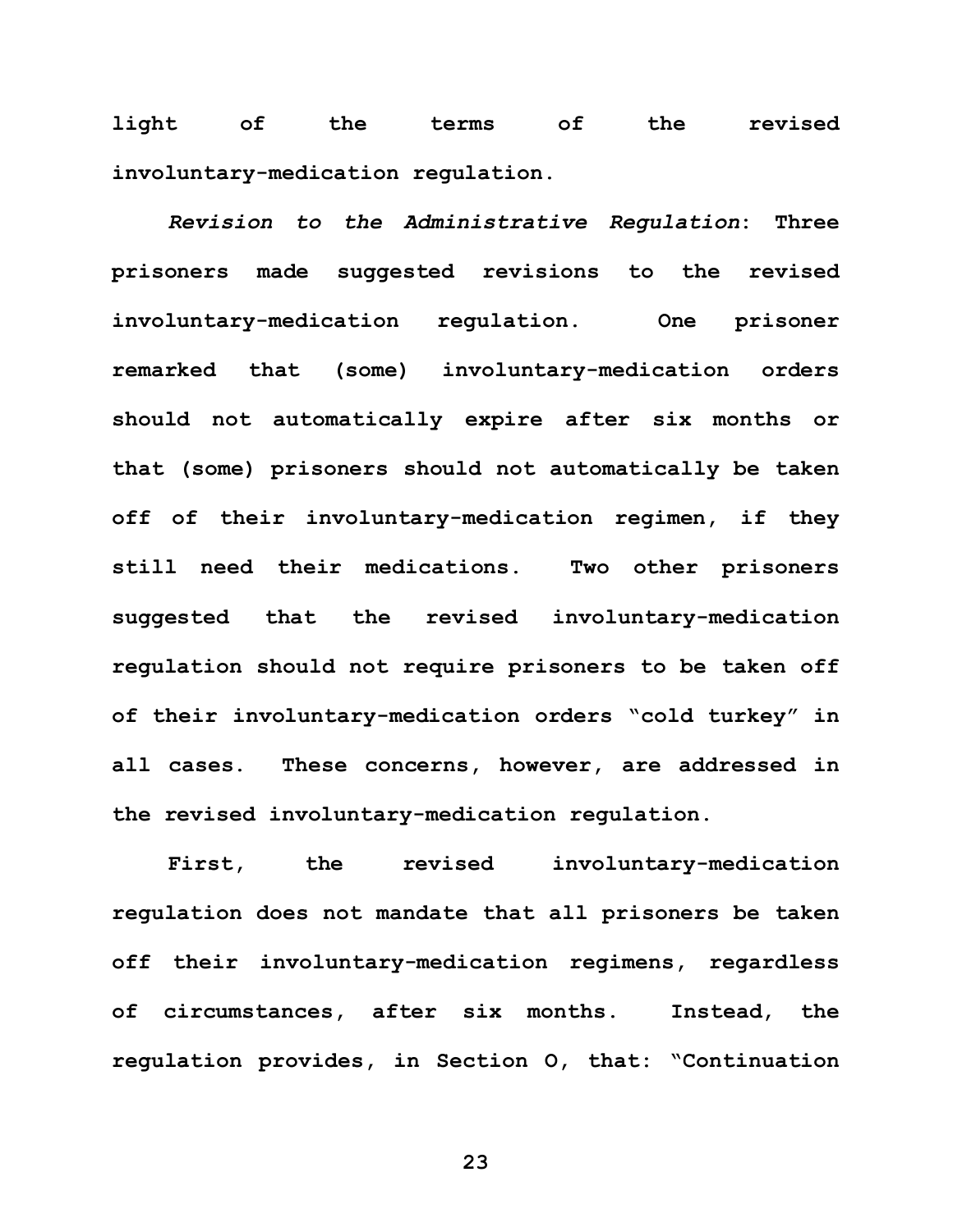**of the authorization for involuntary-medication will be re-evaluated after the initial 180-day order to continue to involuntarily medicate the inmate .... An inmate will be given a thirty (30) day respite at the completion of the initial 180 day order to involuntarily medicate."** *Id.* **at 49.** 

**Second, the revised involuntary-medication regulation does not require prisoners to be taken off their medication 'cold turkey.' The regulation provides, in relevant part, that during the period of respite between involuntary-medication orders, "Should an inmate ... show signs of deterioration in his/her mental health, the treating psychiatrist may order a continuation of the authorization for involuntary medication for a second 180-day interval."** *Id.* **at 50. And, as is the case for any prisoner, the decision to involuntarily medicate a prisoner must be accompanied by a "[s]tatement that the administration of the contemplated psychotropic medication is in the inmate's best medical interest."** *Id.* **at 46. Accordingly, the**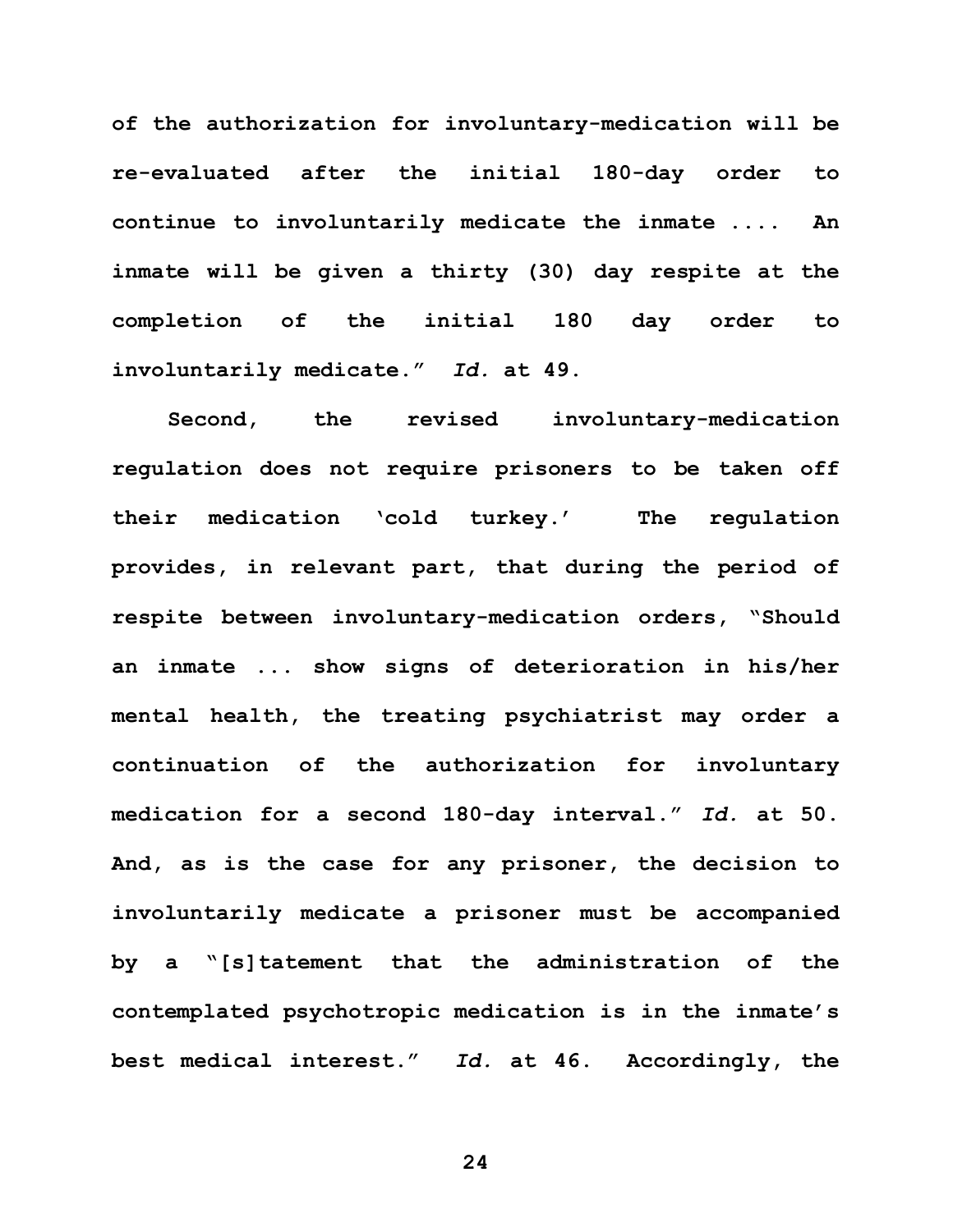**revised involuntary-medication regulation already addresses these proposed revisions, and the objections on those bases were not well founded.**

*Monitoring***: Monitoring was the most frequent topic of the relevant comments about the agreement: eight prisoners commented about ADAP's ability to monitor the Department's compliance with their own administrative regulation effectively and made suggestions for improving the monitoring services provided for in the agreement. One comment, characteristic of the requests for improved monitoring, states, "ADOC does not go by polic[ies] already implemented and will not go by this Administrative Regulation." Others state that monitoring should use an "element of surprise," or that monitoring services should be provided by an independent third-party monitoring group. The agreement addresses each of these concerns.** 

**As the parties note in their Joint Submission Regarding Inmate Comments, the settlement agreement provides for extensive monitoring for a two-year**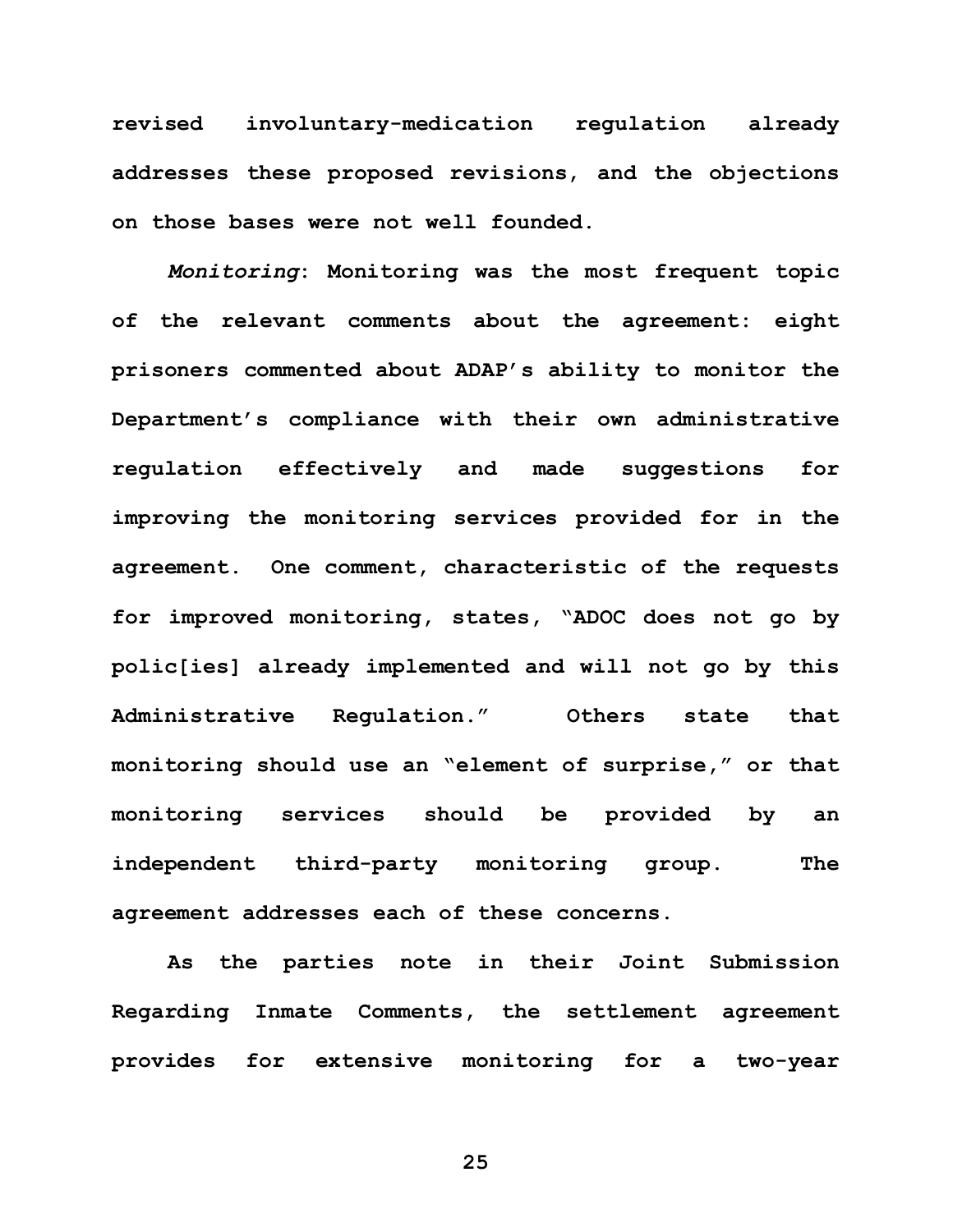**period. As a part of the arrangement, ADAP is permitted to review four prisoners' records that are subject to involuntary-medication orders during each month of the agreement. ADAP can also submit a monthly report to ADOC regarding ADOC's compliance, and the court retains jurisdiction to enforce the agreement.**  *See* **Joint Submission Regarding Inmate Comments (doc. no. 1317) at 2. In light of the monitoring arrangement, the court found that the agreement sufficiently addresses the prisoners' concerns.** 

*Attorneys' Fees***: Two prisoners objected specifically to the attorneys' fee provision of the agreement. Both prisoners claimed that, because they are the "victims" of the alleged constitutionally deficient involuntary-medication policies and procedures, they are also entitled to monetary compensation for the pain and suffering they experienced under the former regulation.** 

**However, as the court has remarked on similar comments for both the Phase 1 and Phase 2A ADA**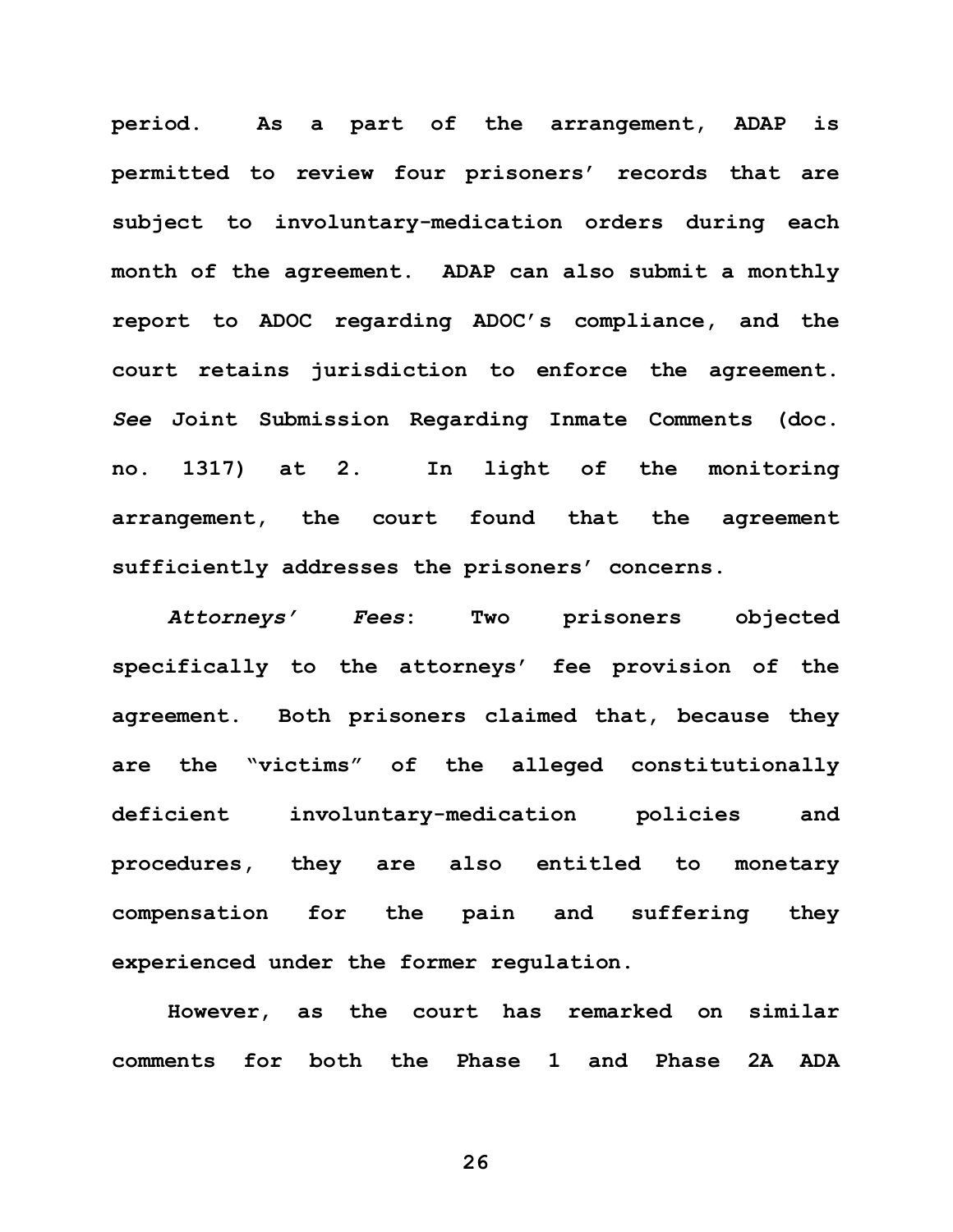**settlements, although the court understands that commenters alleging past harms may feel that they are entitled to damages, the plaintiffs here have sought only injunctive relief for their claims. Moreover, an unnamed class member cannot be precluded from bringing a claim for monetary damages stemming from the same policies or procedures challenged in this class action, since the class representatives sought only injunctive or declaratory relief.** *See Fortner v. Thomas***, 983 F.2d 1024, 1031 (11th Cir. 1993) (collecting cases). Therefore, prisoners who wish to seek monetary compensation for violations of due process under the former involuntary-medication policies or procedures are not foreclosed from doing so by the agreement.** 

*Terminating an Involuntary-Medication Order***: Finally, four prisoners complained generally that they had been on involuntary-medication orders for prolonged periods of time. One prisoner claimed that he has been on an involuntary-medication order for six years; another claimed that he has been on an**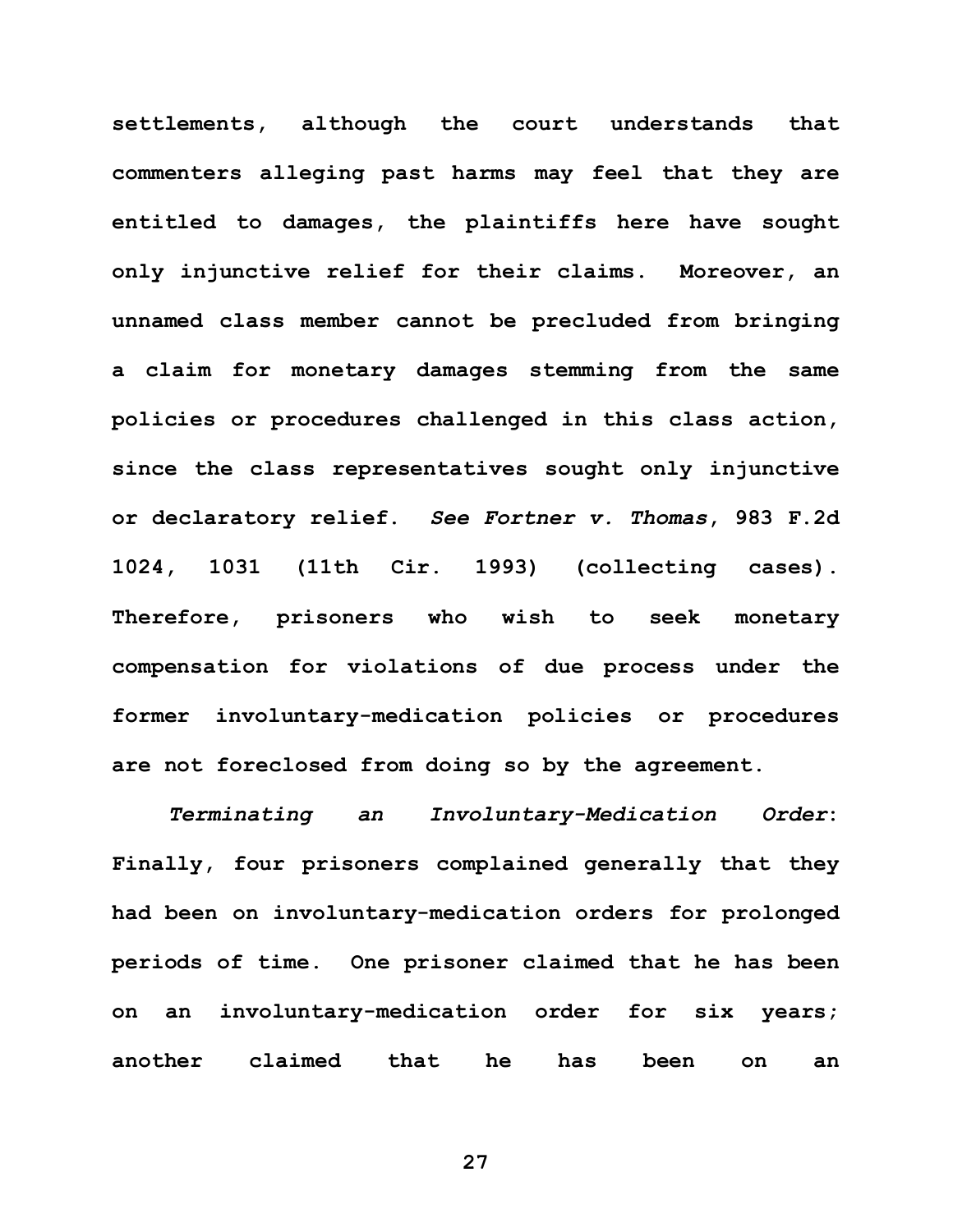**involuntary-medication order, without reprieve, for almost 20 years. Construed as a complaint that the revised involuntary-medication regulation should allow prisoners to come off their involuntary-medication order, under certain circumstances, after the initial involuntary-medication order lapses, the court found that the revised involuntary-medication regulation addresses this concern as well.** 

**Section P of the revised involuntary-medication regulation addresses the concerns raised in these comments, as it provides that the procedures set in place by the new regulation must be complied with**  *before* **the continuation of an involuntary-medication order that has been in place for at least 365 days of the past 16 months. Proposed Phase 2A Involuntary Medication Settlement Agreement (doc. no. 1248-1) at 50.**

**Those procedures require, among other things: documentation of the need to medicate a prisoner involuntarily; evidence that alternatives to or**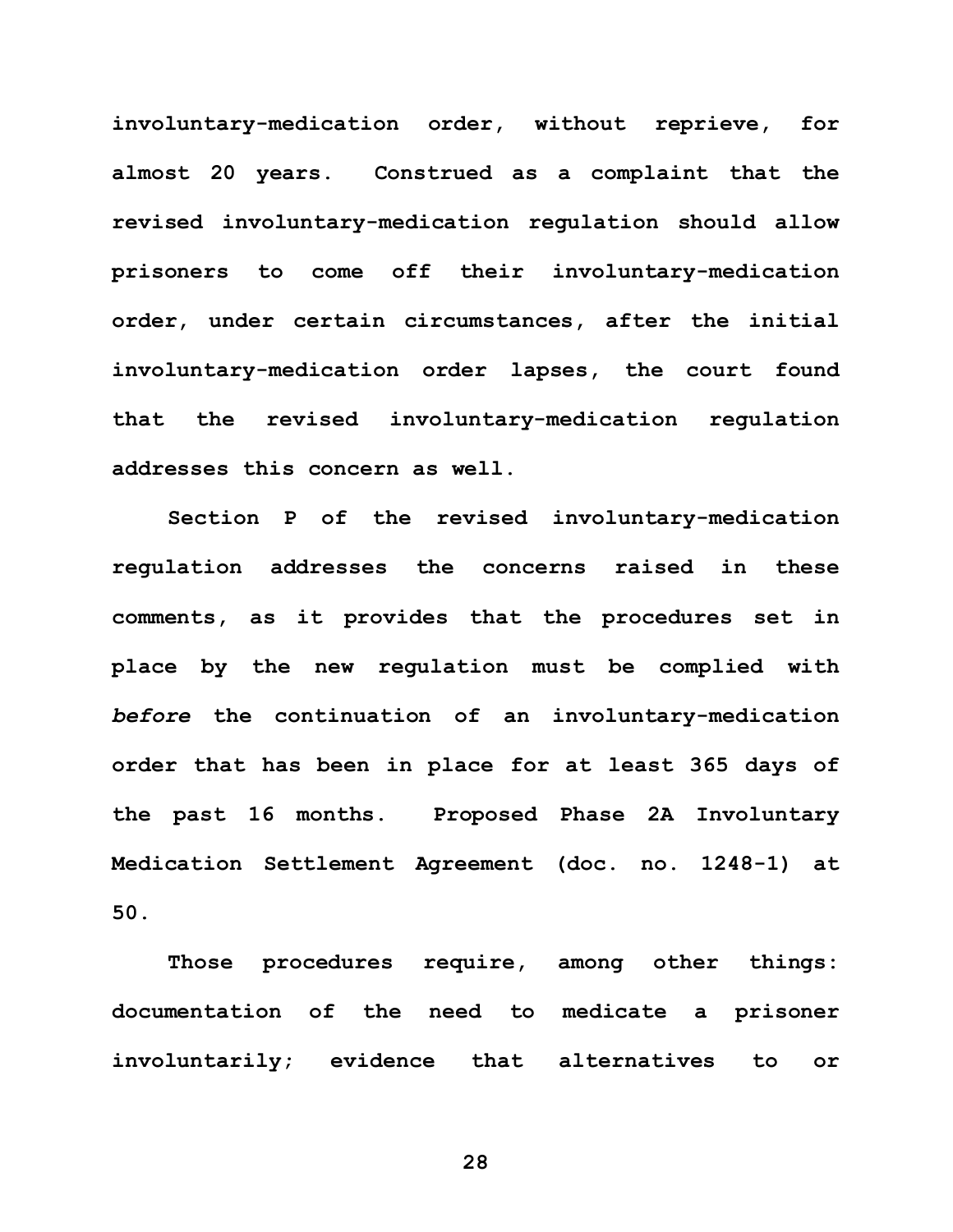**attempts at treatment other than involuntary-medication are or would be futile; an evaluation by the Involuntary Medication Review Committee to determine whether involuntarily medicating a prisoner is in the prisoner's best medical interest; an opportunity for the prisoner to present evidence against an involuntary-medication regimen; a decision by a majority of the Involuntary Medication Review Committee, including the vote of the psychiatrist; documentation explaining the reasons for the decision to initiate the involuntary-medication order; and an opportunity for the prisoner, with the assistance of an independent advisor, to appeal an adverse involuntarymedication order.** *Id.* **at 46–49. Therefore, because of the safeguards set in place by the new policies, the prisoners' concerns are unfounded.** 

*Conclusion***: After a careful review of all the comments and objections filed by class members and the testimony of prisoners at the fairness hearings, the court found that none of the prisoners' comments**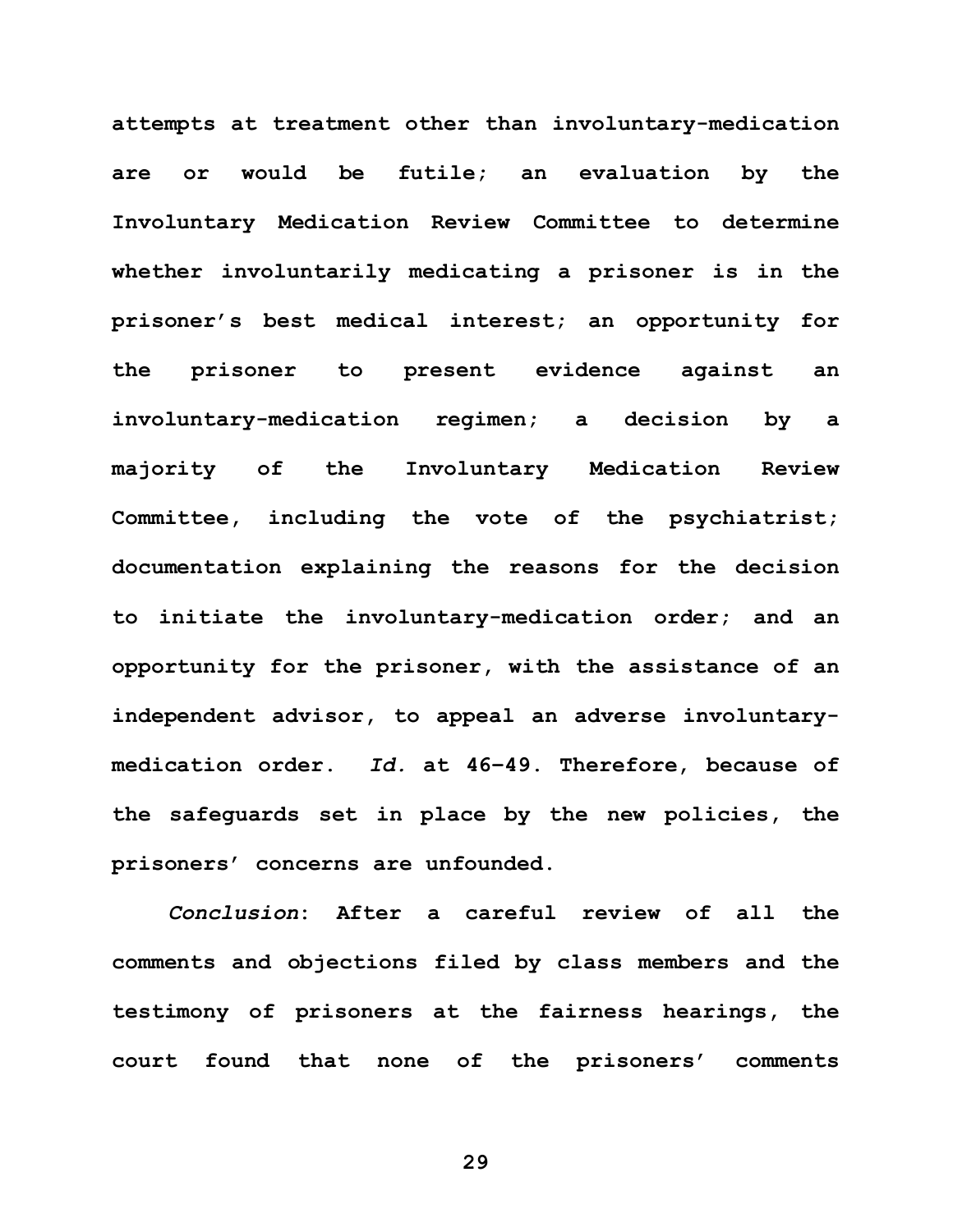**seriously called into question the fairness of the agreement, in whole or in part.** 

#### **b. Views of Class Counsel**

**In addition to considering the views of class members, the court considered the opinion of class counsel.** *Pettway v. American Cast Iron Pipe Co.***, 576 F.2d 1157, 1215 (5th Cir. 1978);** *Gaddis v. Campbell***, 301 F. Supp. 2d 1310, 1315 (M.D. Ala. 2004) (Thompson, J.).**

**Class counsel contended that the proposed agreement was a fair, adequate, and reasonable resolution of the plaintiffs' Phase 2A involuntary-medication claims. At the fairness hearing on August 24, 2017, counsel argued that the agreement was "rigorously negotiated" and was "reached through a great deal of hard work on a variety of disputed issues." Counsel firmly believed this settlement was advantageous to the certified class and complied with the requirements of** *Washington v. Harper***, 494 U.S. 210, 235 (1990).**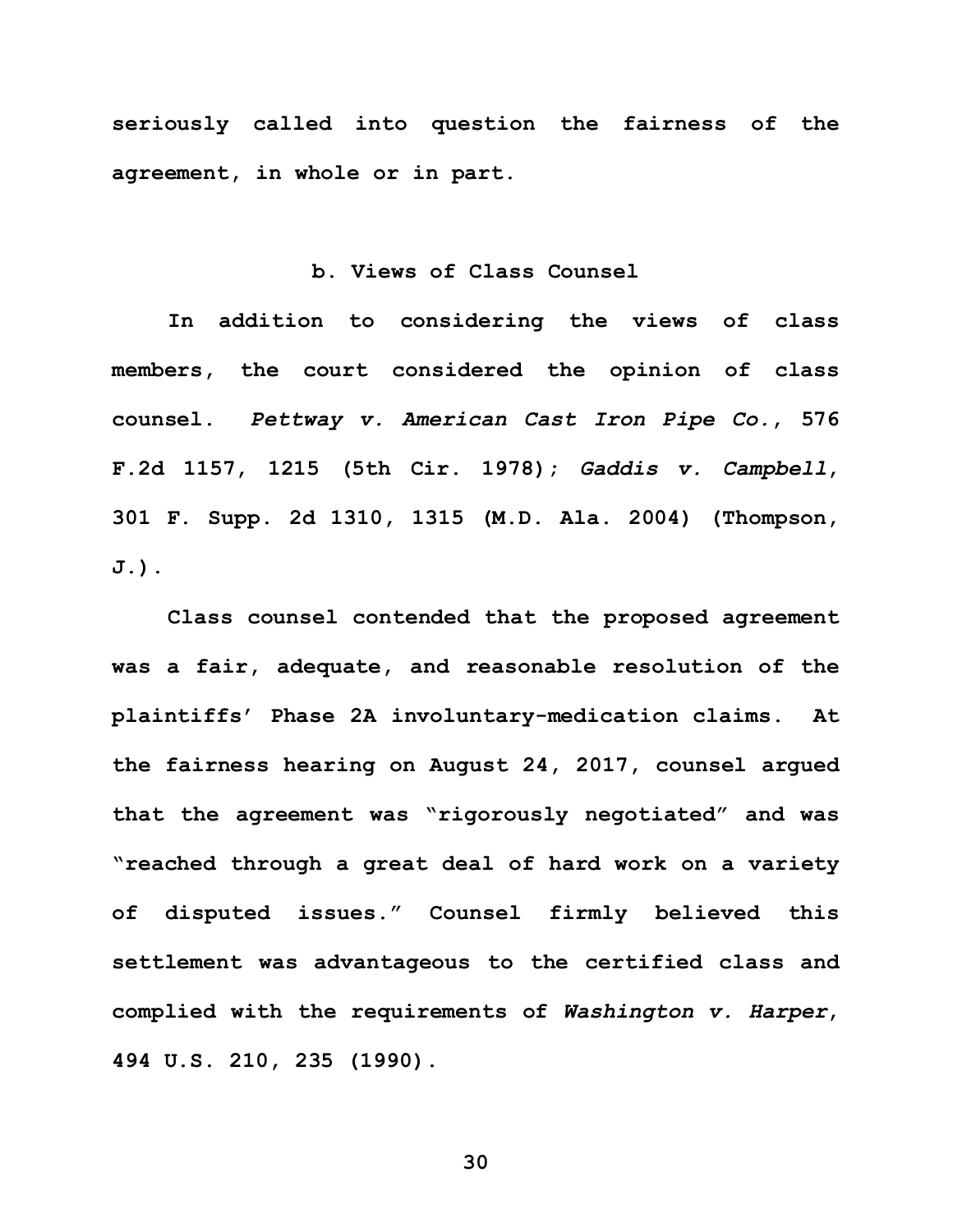**Additionally, before the fairness hearing, the court requested supplemental briefing on "whether the revised Administrative Regulation 621 creates an avenue for judicial review of an adverse involuntary medication order" and "if the regulation does create an avenue for judicial review, how it does so." Phase 2A Involuntary Medication Settlement Agreement Preliminary Approval Order (doc. no. 1253) at 10–11.** 

**In the parties' joint brief in response, the parties' stated that the "Revised Administrative Regulation 621 (the 'Regulation') contains an avenue for judicial review of an adverse involuntary-medication order. Specifically, Section J of the 'Procedures' section of the Regulation provides that '[t]he inmate shall be informed of the right to appeal any decision to a court of appropriate jurisdiction.' An adverse involuntary medication order falls squarely within 'any decision' that may be appealed to a court of competent jurisdiction." Joint Brief Regarding Judicial Review of an Adverse**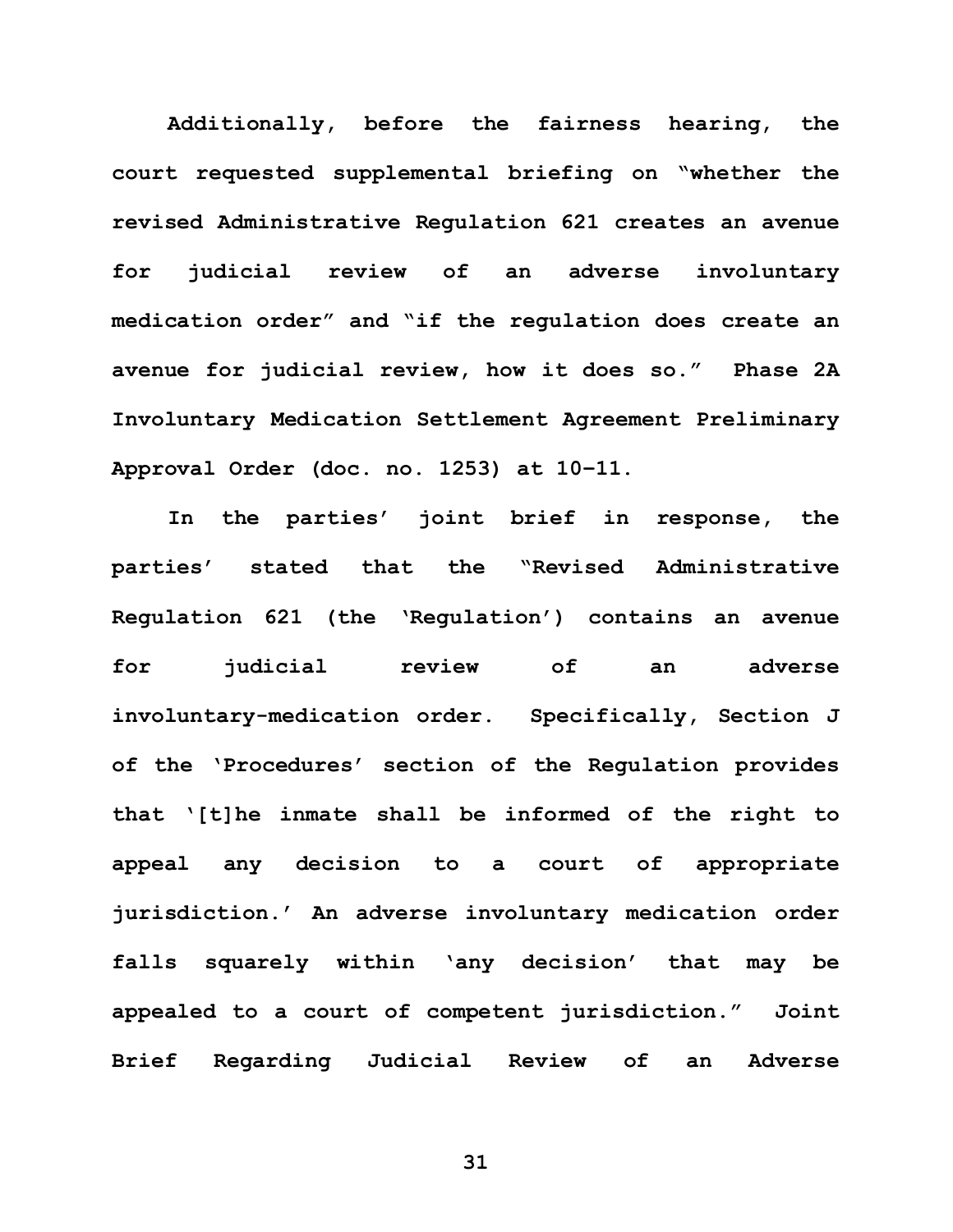**Involuntary Medication Order (doc. no. 1318) at 1–2 (internal citations omitted).** 

**The parties further stated that a prisoner may seek judicial review in state court through a petition for a writ of habeas corpus or in federal court by asserting a claim under 42 U.S.C. § 1983, noting that the internal administrative appeal process for appealing an adverse involuntary-medication order constitutes the administrative remedy that must be exhausted under the PLRA in order to pursue a § 1983 claim.** *Id.* **at 2–3.**

**Accordingly, the court found that the agreement contained an avenue for judicial review that is consistent with the requirements of** *Harper***.** *See Harper***, 494 U.S. at 216 (noting that an "inmate may seek judicial review of a committee decision in state court by means of a personal restraint petition or extraordinary writ").**

**As to the second question--how the regulation provides an avenue for judicial review--the parties stated that, "A prisoner will be informed of the right**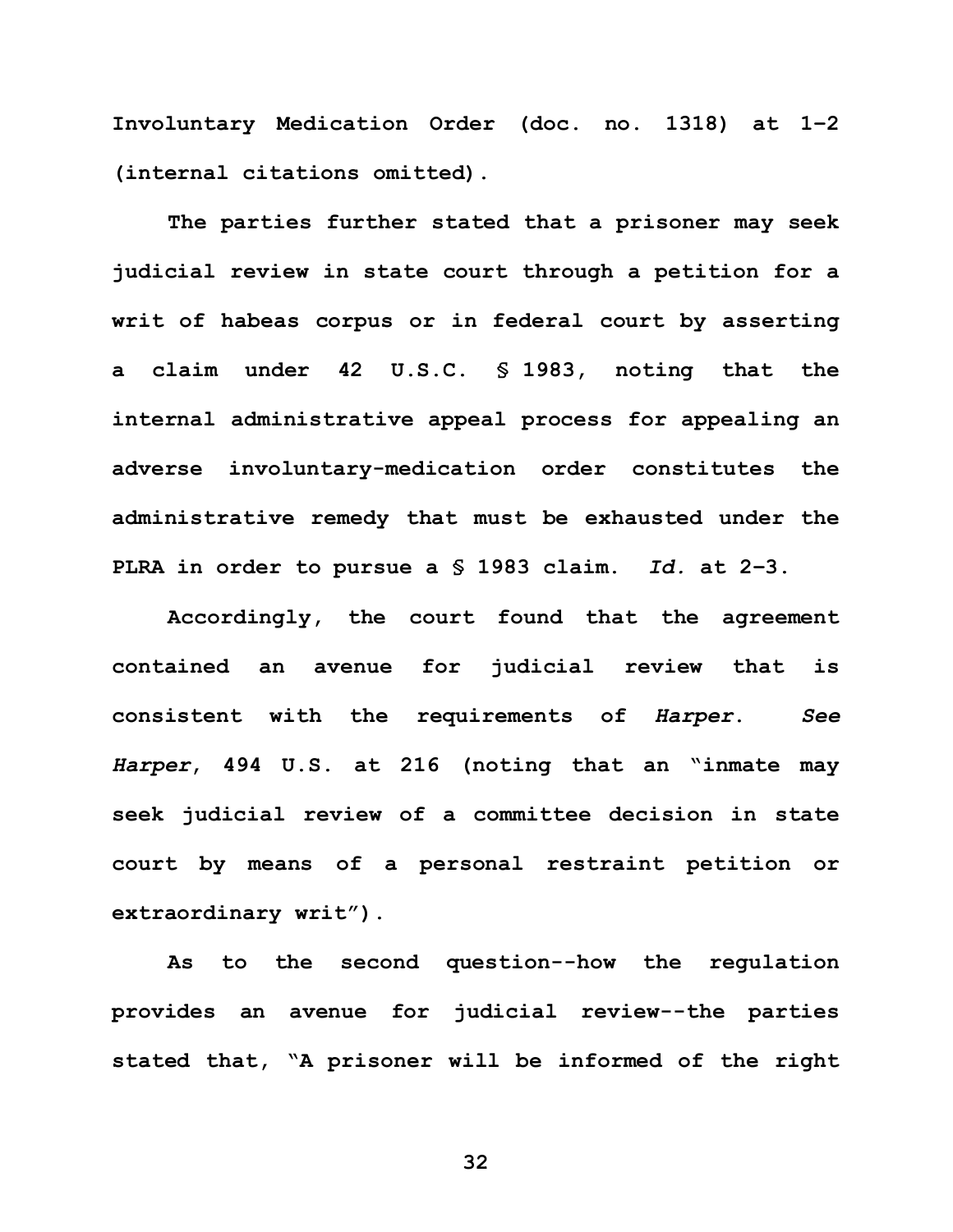**to judicial review in the Notice of Involuntary Medication Hearing (ADOC Form MH-029)." Joint Brief Regarding Judicial Review of an Adverse Involuntary Medication Order (doc. no. 1318) at 3, which "informs a prisoner subject to an adverse involuntary medication order of the right '[t]o seek judicial review in a court of appropriate jurisdiction if the administrative appeal is denied.'"** *Id.* **This, too, is sufficient and consistent with the requirements of** *Harper***.**

**Upon consideration of the views of class counsel, the court found that nothing addressed by the parties seriously called into question the fairness, adequacy, or reasonableness of the agreement.** 

## **3. Court's Assessment**

**Based on the evidence and argument presented by the parties and class members, the court determined that the proposed settlement agreement is fair, adequate, and reasonable.** *See* **Fed. R. Civ. P. 23(e). In making that determination, the court considered a variety of**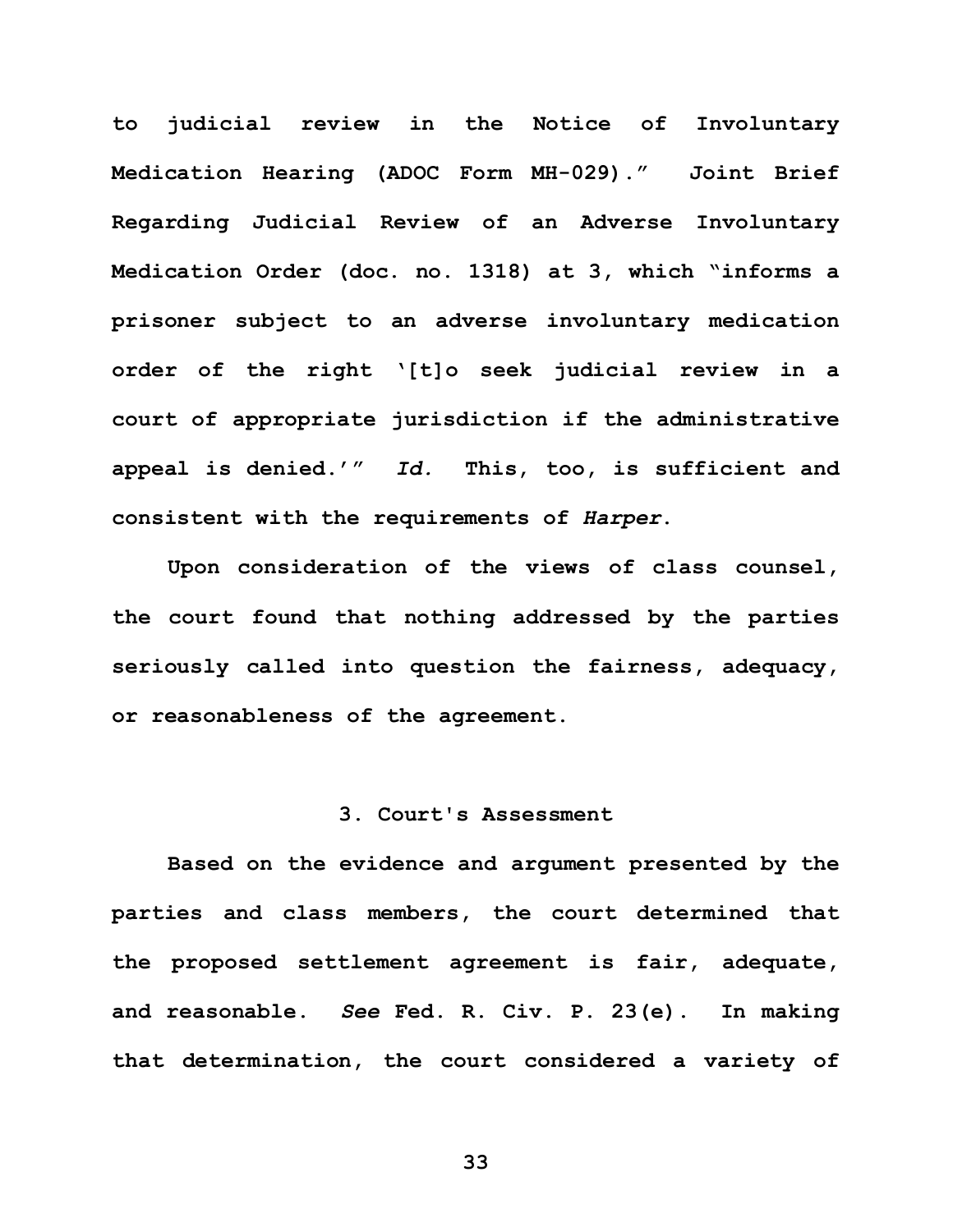**"[r]elevant factors", including "the stage in the proceedings; the plaintiffs' likelihood of success at trial [on the remaining issues]; the complexity, expense, and likely duration of the lawsuit; and the range of possible recovery."** *Laube***, 333 F. Supp. 2d at 1246.**

**The substantive provisions of the agreement represent a highly favorable result for the plaintiff class. The plaintiffs in this case alleged that the Department's involuntary-medication policies and procedures "f[e]ll far short of what due process requires." Fifth Amended Complaint (doc. no. 805) at 3. The agreement essentially gives the class all of the remedies the plaintiffs sought at the outset of this litigation. Notably, even if the plaintiffs had proceeded to and prevailed at trial on their Phase 2A involuntary-medication claims, the parties would have still been confronted with the task of fashioning a revised Administrative Regulation. Any such regulation**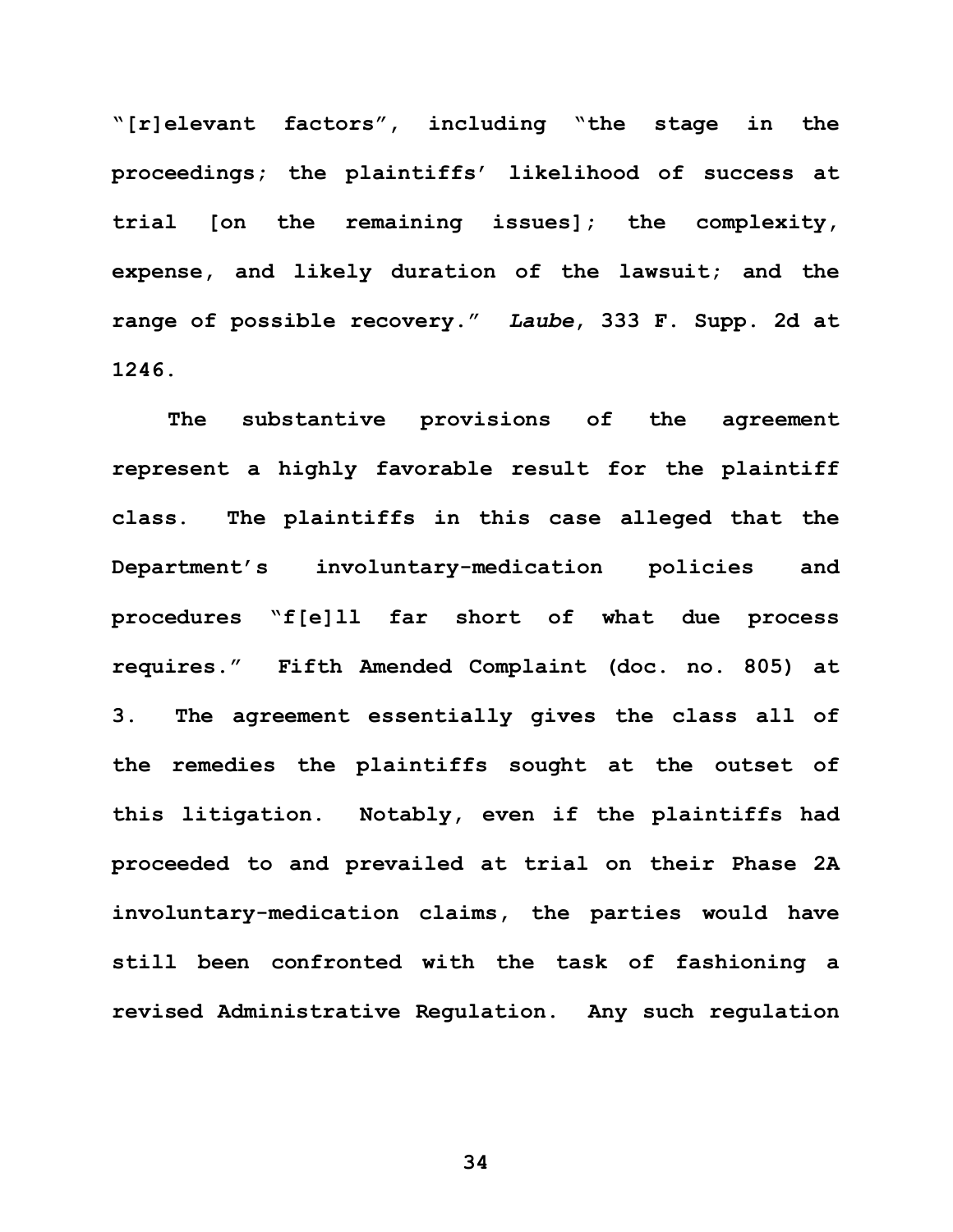**would likely have closely resembled the revised regulation attached to the settlement agreement.**

**Accordingly, upon an independent review of prisoner comments and the views of class counsel, the court found the agreement to represent a fair, adequate, and reasonable settlement of the plaintiffs' involuntary-medication claims.** 

## **B. Attorneys' Fees: Rule 23(h)**

**Rule 23(h) provides that, "In a class action, the court may award reasonable attorney's fees and nontaxable costs that are authorized by law or by the parties' agreement." Fed. R. Civ. P. 23(h). To award attorneys' fees, however, a court must ensure that the parties have complied with the following procedures: (1) the parties filed a motion for attorneys' fees; (2) the class members must be given notice and an opportunity to object to the motion; and (3) the court must find that the award sought is reasonable.** *See id.*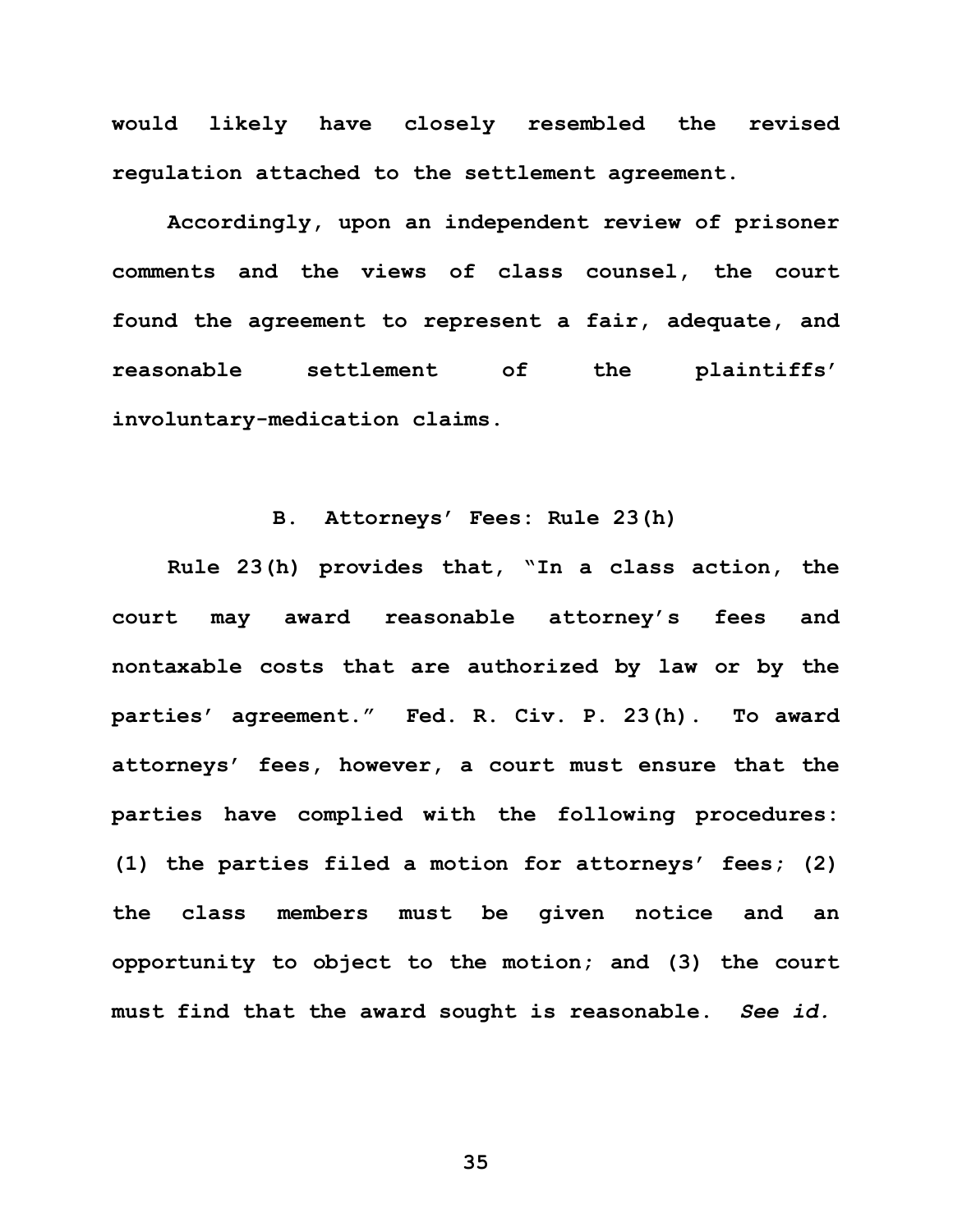**The settlement agreement provides that the Department will pay the plaintiffs' counsel \$ 230,000.00 in fees and costs, which include any and all costs associated with or generated by class counsel in initiating and litigating the plaintiffs' involuntary-medication claims and fees associated with ADAP's role in monitoring the Department's compliance with the agreement.** *See* **Proposed Phase 2A Involuntary Medication Settlement Agreement (doc. no. 1248-1) at 28–29.** 

**Because the provision of attorneys' fees was included in the proposed settlement, class members received notice of the plaintiffs' class attorneys' request for attorneys' fees during the comment period. Two prisoners objected to the fee provision; however, as mentioned previously, these prisoners merely argued that the provision of fees to class counsel was unfair, given the fact that they were not also being awarded monetary damages. But again, because the agreement does not foreclose the opportunity for class members to**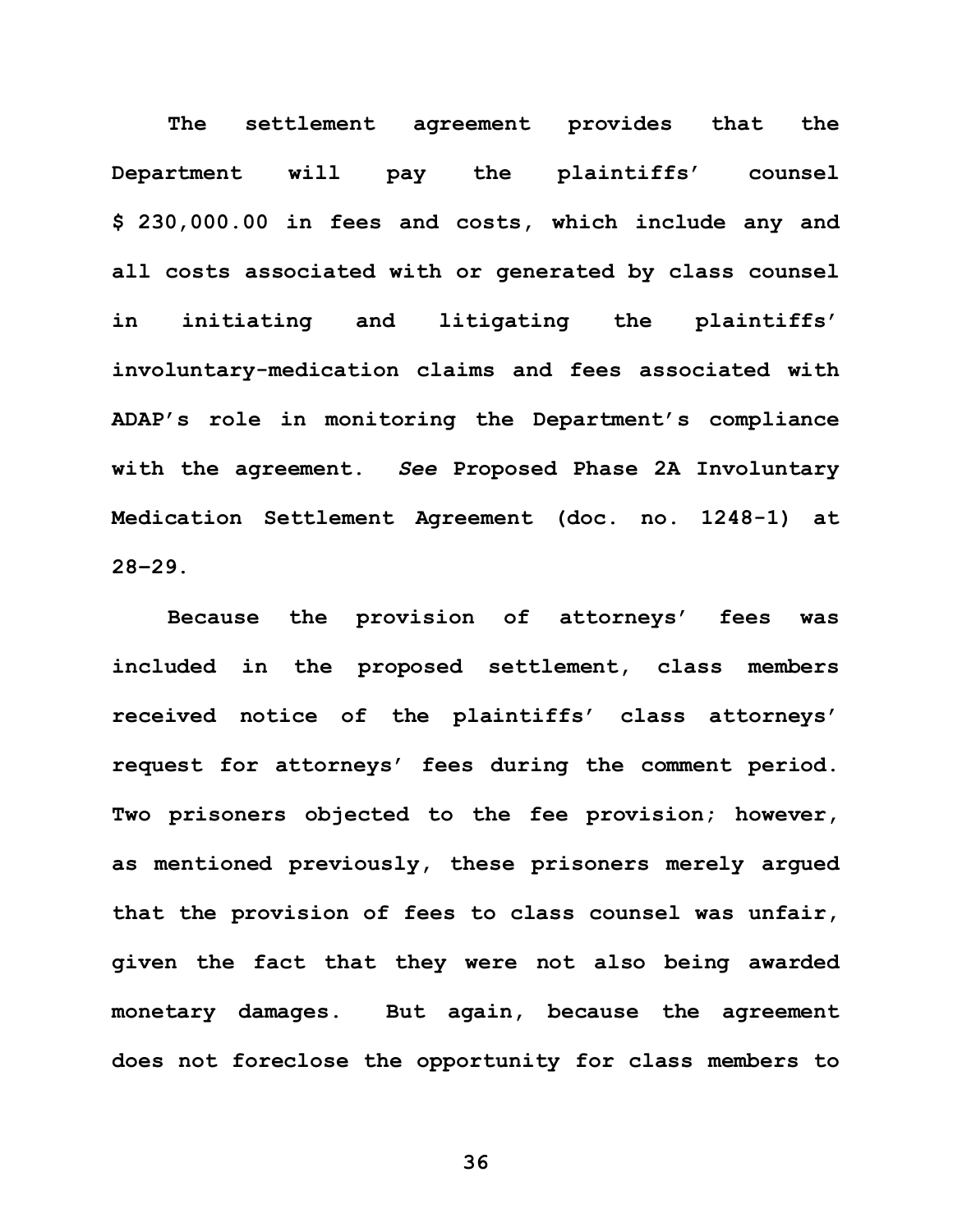**seek monetary damages for individual claims, and because the plaintiffs have sought only injunctive relief and not damages in this case, this concern is unfounded.** 

**Nevertheless, even when both sides agree to an award of attorneys' fees, the court has an independent obligation to assess its reasonableness, in order to guard against the risk that class counsel might agree to enter into a settlement less favorable to their clients in exchange for inappropriately high fees.** *See Piambino v. Bailey***, 757 F.2d 1112, 1144 (11th Cir. 1985) ("When the class attorneys succeed in reaping a golden harvest of fees in a case involving a relatively small recovery, the judicial system and the legal profession are disparaged. ... The practice of awarding attorneys' fees is one that has been delicate, embarrassing and disturbing for the courts. ... This embarrassment is rooted in the fact that the bitterest complaints [about the legal profession] from laymen [are directed at] the windfall fees and featherbedding**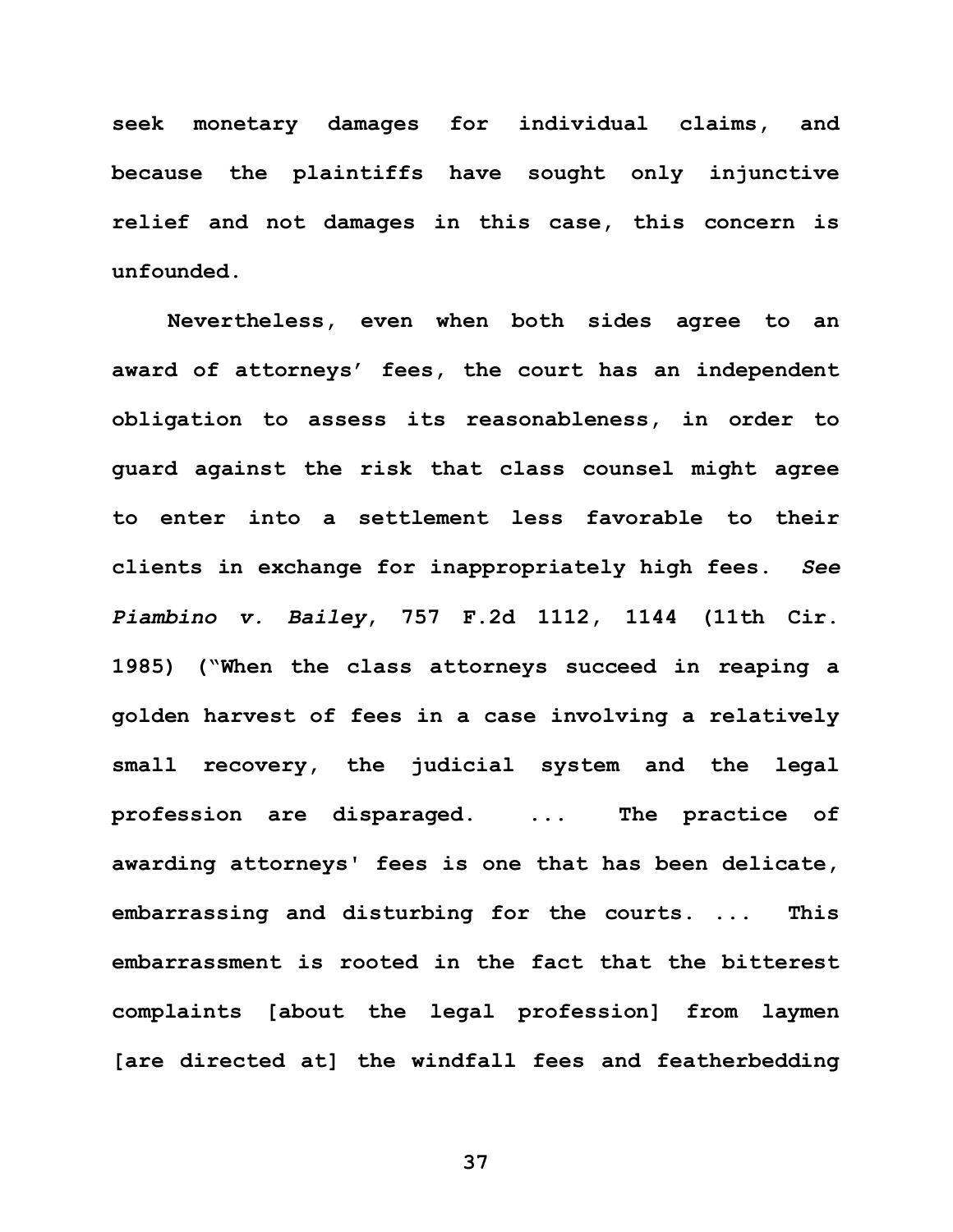**that lawyers have managed to perpetuate through ... their influence with the judiciary. For the sake of their own integrity, the integrity of the legal profession, and the integrity of Rule 23, it is important that the courts should avoid awarding windfall fees and that they should likewise avoid every appearance of having done so.") (citations and internal quotations omitted).**

**To determine whether an attorneys' fee award is reasonable, the court uses the lodestar method. It does so by multiplying the number of hours reasonably expended by a reasonable hourly rate,** *see Norman v. Hous. Auth. of Montgomery***, 836 F.2d 1292, 1299 (11th Cir. 1988), and then considering whether an upward or downward adjustment is warranted in light of the factors set out in** *Johnson v. Georgia Highway Express, Inc.,* **488 F.2d 714, 717–19 (5th Cir. 1974). Those factors are: (1) the time and labor required; (2) the novelty and difficulty of the questions; (3) the skill required to perform the legal services properly;**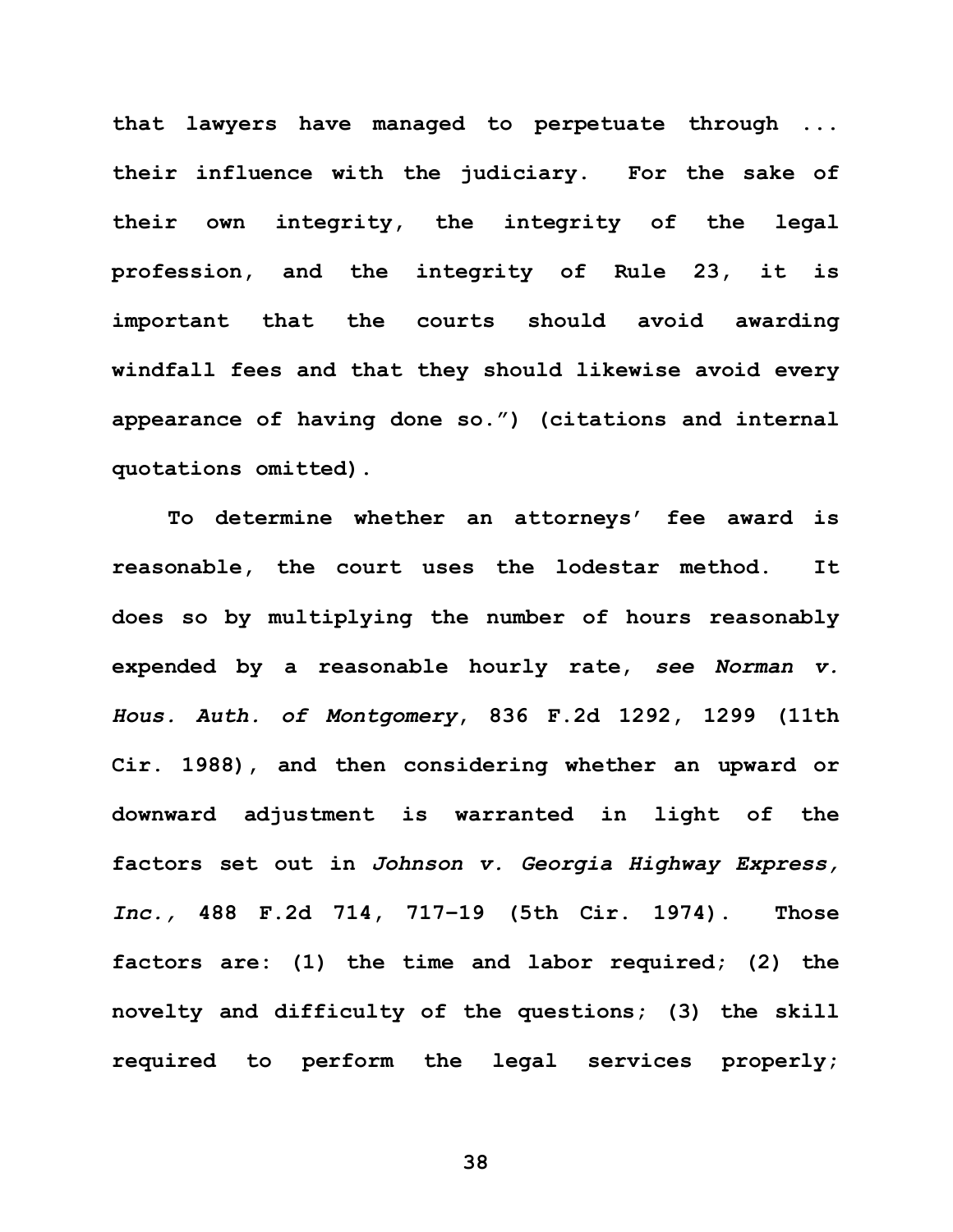**(4) the preclusion of other employment by the attorney due to acceptance of the case; (5) the customary fee in**  the community; (6) whether the fee is fixed **contingent; (7) time limitations imposed by the client or circumstances; (8) the amount involved and the results obtained; (9) the experience, reputation, and ability of the attorneys; (10) the "undesirability" of the case; (11) the nature and length of the professional relationship with the client; and (12) awards in similar cases.**

**In support of the attorneys' fee request, the plaintiffs' counsel submitted evidence that they have incurred, or will incur, approximately \$ 230,000.00 in litigation expenses on the Phase 2A involuntary-medication claims and fees associated with ADAP's role in monitoring the Department's compliance with the agreement and revised involuntary-medication regulation.** *See* **Plaintiffs' Motion for Attorneys' Fees (doc. no. 1346). The plaintiffs' counsel expended over 476.3 total hours of billable time on this portion of**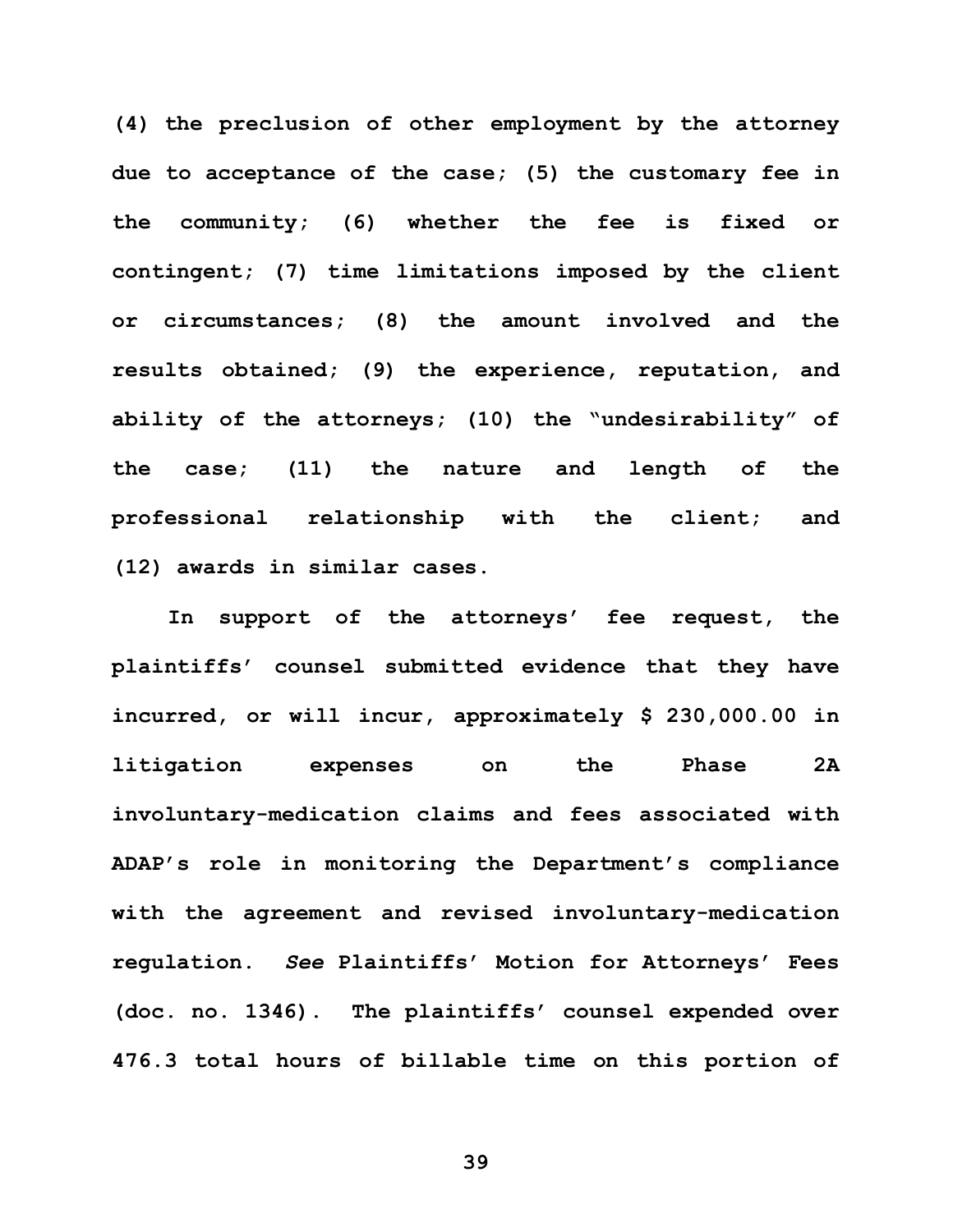**the case as of the date of signing the settlement and "significant time for almost four (4) months" after signing the agreement.** *Id.* **at 3. It is impossible to determine the exact number of hours that ADAP will spend monitoring the implementation of the new policies under the settlement agreement after final settlement approval and during the settlement term, but the parties jointly agree that the \$ 230,000.00 request represents a reasonable fee for litigation of this kind. Moreover, the parties agreed on the record during the fairness hearings that the request for attorneys' fees was reasonable.** 

**After considering the** *Johnson* **factors, the court found that the fee was reasonable and no adjustment of the lodestar figure was warranted. These settled claims, which have been ongoing since 2014, are extraordinarily large in scope; they concern both current and future prisoners on and subject to involuntary-medication orders; and they sought and achieved a remedial order that mandates a dramatic**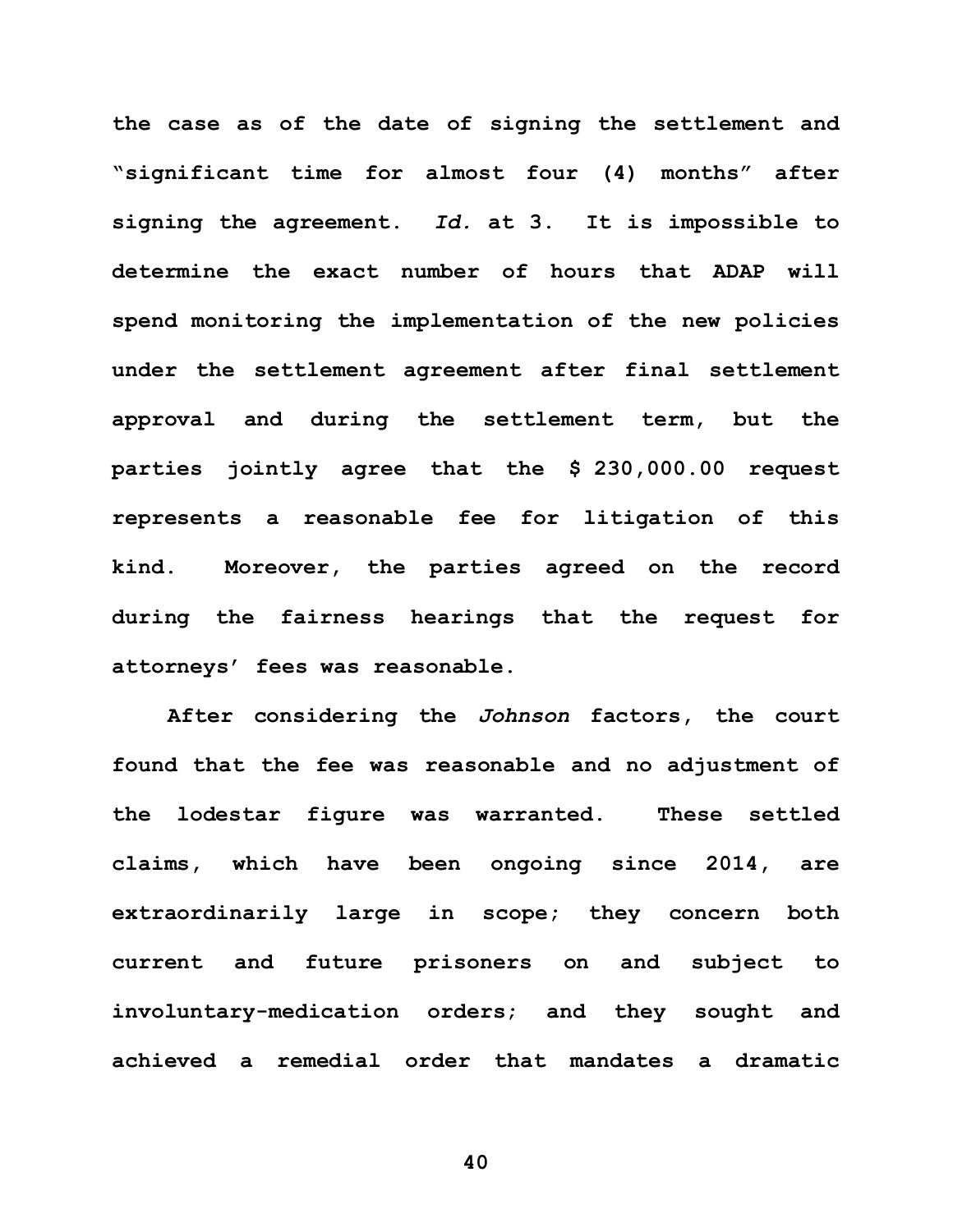**transformation in the way the Department treats such prisoners. The range of complex legal and factual questions presented by the plaintiffs' claims, and the amount of time the plaintiffs' attorneys reasonably spent both in preparing these claims for trial and in negotiating and securing approval of the settlement agreement, warrant the sizeable fee award.**

## **C. PLRA**

**The PLRA provides that a "court shall not grant or approve any prospective relief unless the court finds that such relief is narrowly drawn, extends no further than necessary to correct the violation of the Federal right, and is the least intrusive means necessary to correct the violation of the Federal right." 18 U.S.C. § 3626(a)(1)(A). In conducting this "need-narrowness-intrusiveness" inquiry, a court is required to "give substantial weight to any adverse impact on public safety or the operation of a criminal justice system caused by the relief."** *Id.*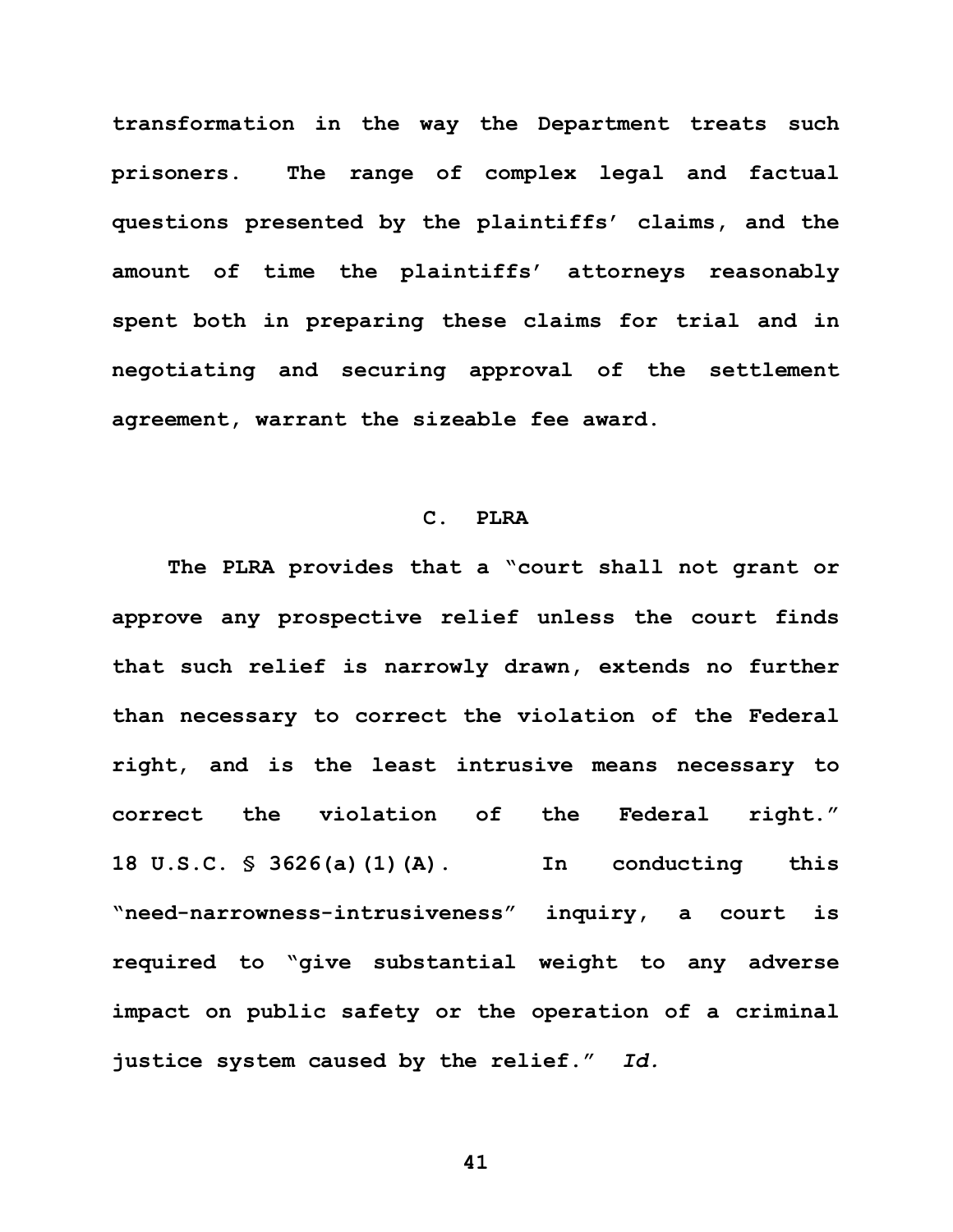**While the requirement to engage in a need-narrowness-intrusiveness analysis must be met in some circumstances, "[t]he parties are free to make any concessions or enter into any stipulations they deem appropriate" when submitting an initial settlement to the court, and the court does not need to "conduct an evidentiary hearing about or enter particularized findings concerning any facts or factors about which there is not dispute."** *Cason v. Seckinger***, 231 F.3d 777, 785 n.8 (11th Cir. 2000).** 

**Here, the parties agreed that the proposed settlement satisfies the need-narrowness-intrusiveness requirements of 18 U.S.C. § 3626(a)(1)(A). Proposed Phase 2A Involuntary Medication Settlement Agreement (doc. no. 1248-1) at 12. Based on the court's independent review of the agreement, the court agreed.** 

**The court further found--and the parties stipulated--that the settlement agreement will not have an adverse effect on public safety or the operation of the criminal justice system.** *See* **18 U.S.C.**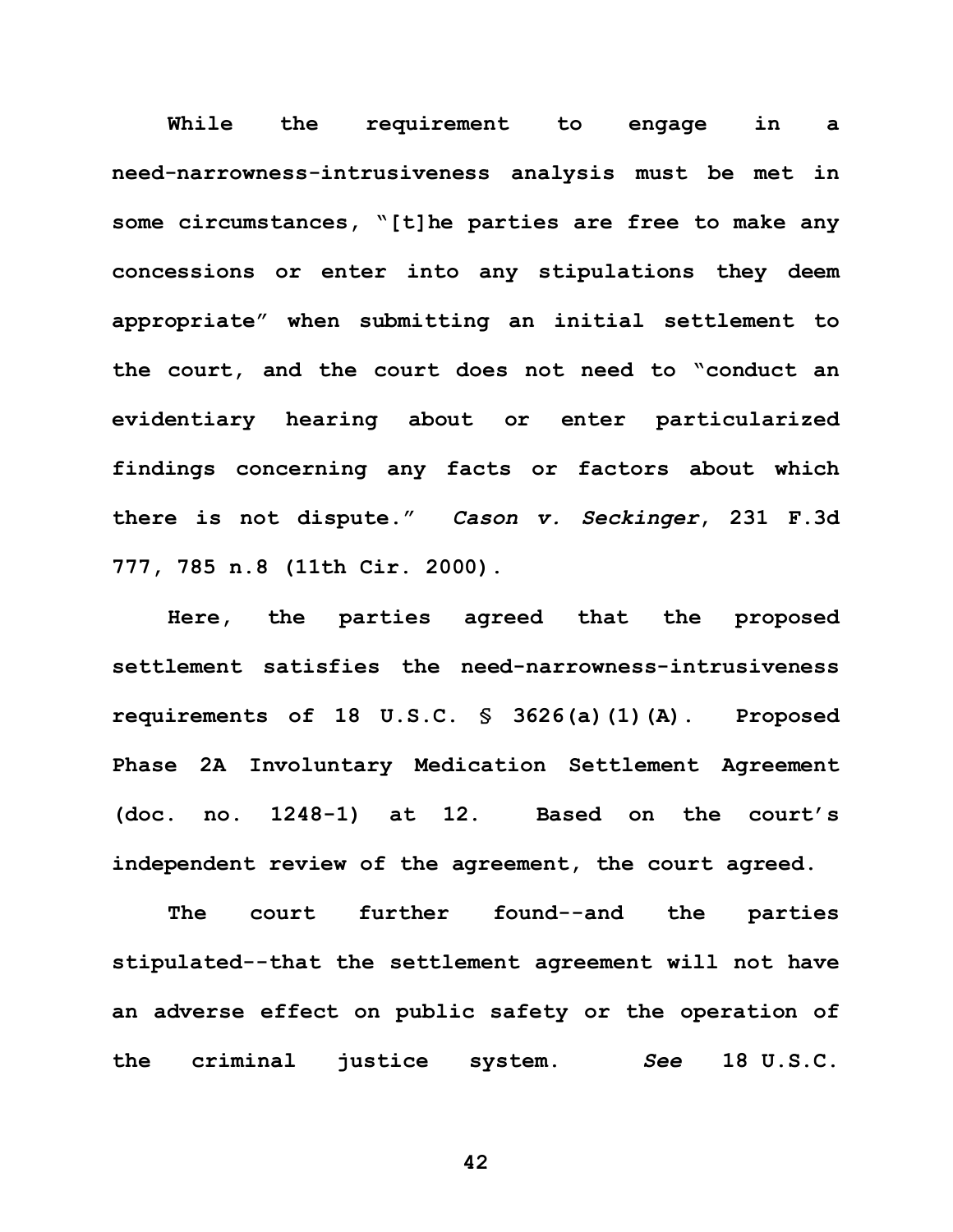**§ 3626(a)(1)(A). To the contrary, once the Department implements the agreed-upon revised involuntary-medication regulation, prisoners will be afforded more notice and given an increased opportunity to challenge an adverse involuntary-medication order. Furthermore, the documentation that the Department is required to maintain will ensure that reviews of involuntary-medication decisions afford prisoners the process they are due. And, finally, the Department will retain the ability to use involuntary-medication orders to treat prisoners who truly need to be medicated without their consent.**

**In addition, the PLRA's requirement that any prospective relief order must terminate within two years after court approval (or one year after the court's denial of termination of a prospective relief order) is satisfied.** *See* **18 U.S.C. § 3626(b)(1)(A). As explained previously, the agreement is set to terminate two years after the court approved the settlement.**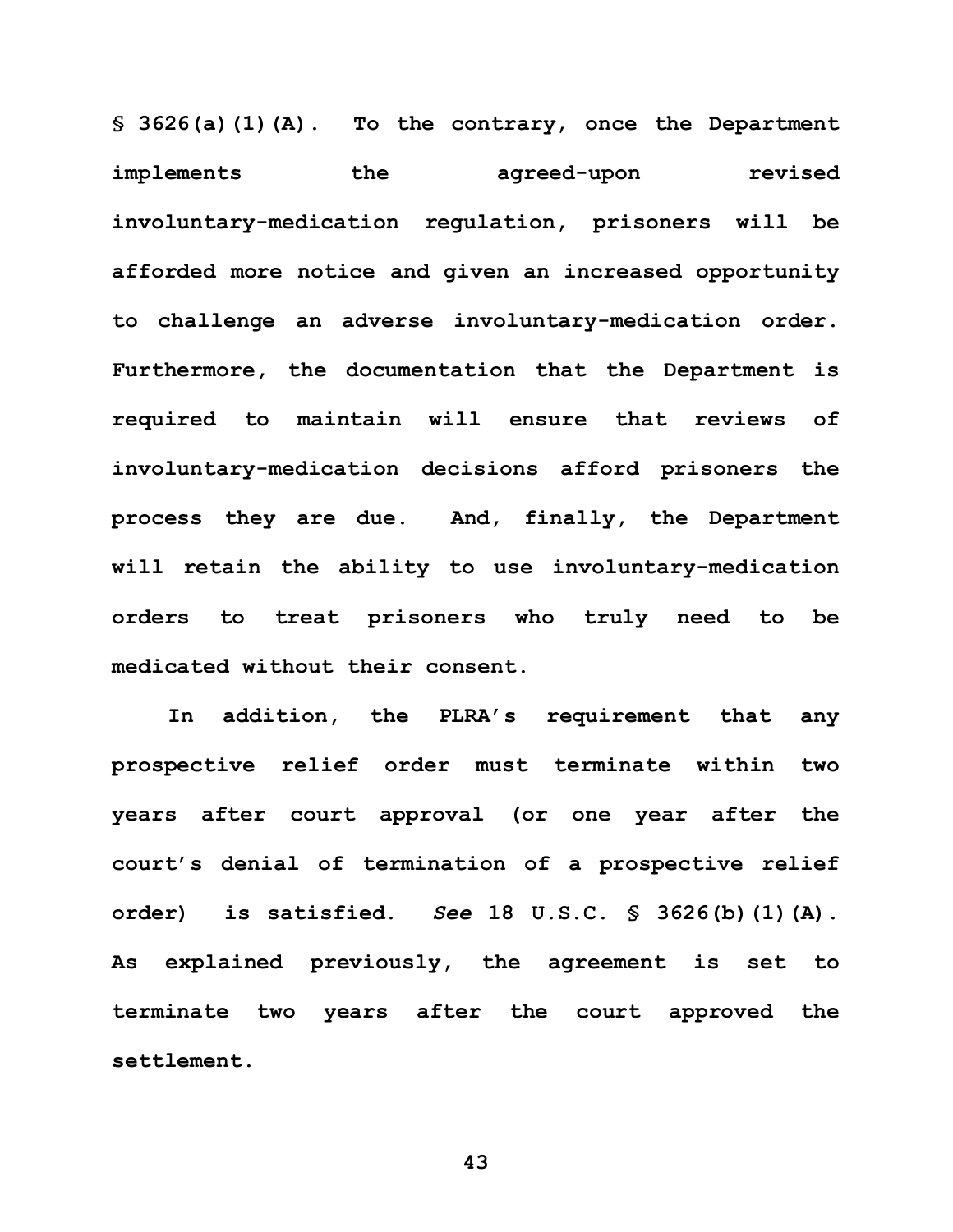**Moreover, the requirements for appointing a special master in a prison case,** *see* **18 U.S.C. § 3626(f), are inapplicable here. The parties agreed to the appointment of United States Magistrate Judge John E. Ott to serve as a mediator, not a special master, for any "dispute related to the terms and conditions of ... this Agreement." Proposed Phase 2A Involuntary Medication Settlement Agreement (doc. no. 1248-1) at 13. Finally, to the extent 18 U.S.C. § 3626(f) may still be applicable, the parties have expressly waived the right to challenge Judge Ott's decision or this settlement on that basis.** 

**In sum, the court is satisfied that its entry of a consent decree is in full compliance with the PLRA.**

## **IV. CONCLUSION**

**In** *Washington v. Harper***, the Supreme Court recognized that prisoners possess "a significant liberty interest in avoiding the unwanted administration of anti-psychotic drugs under the Due**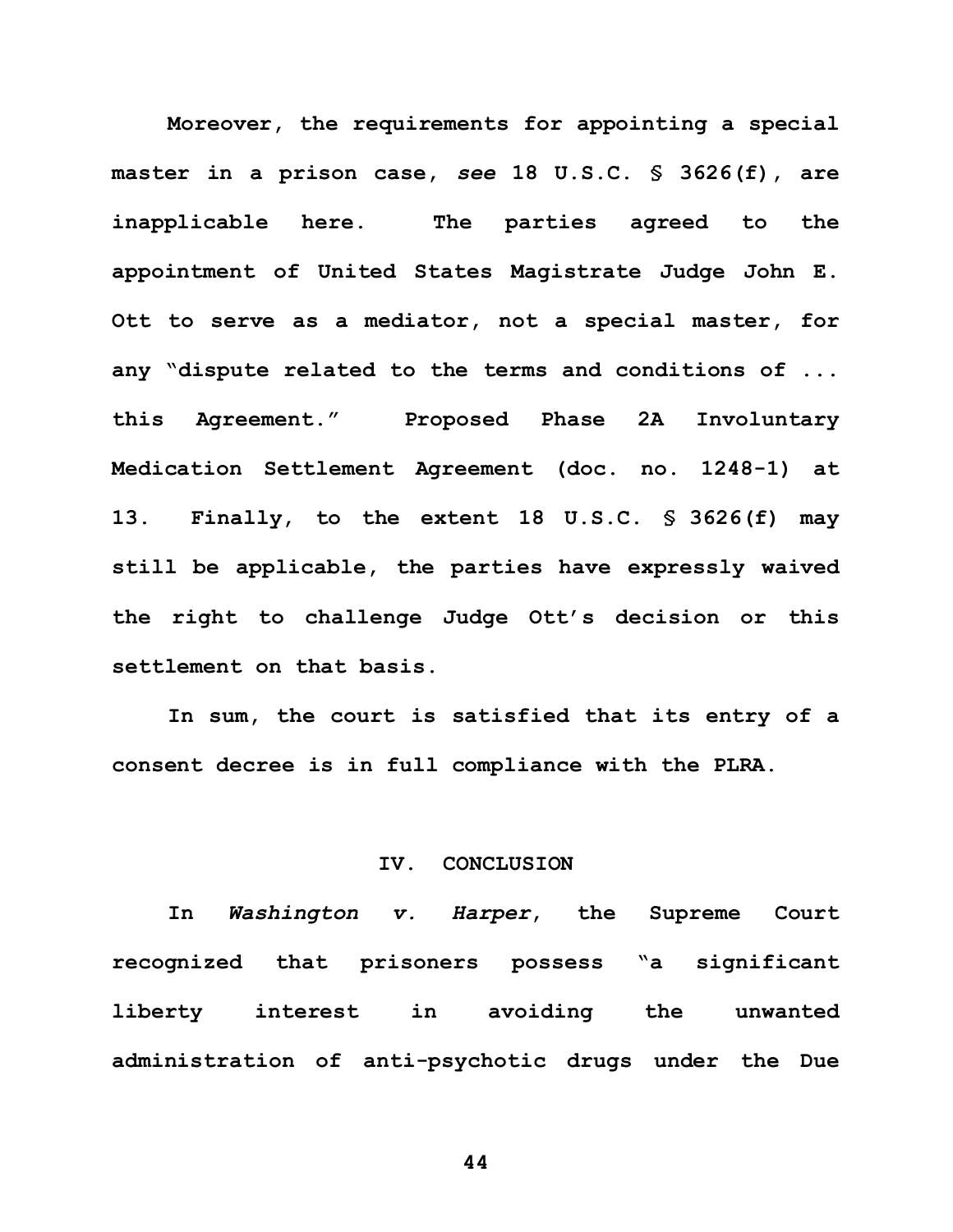**Process Clause of the Fourteenth Amendment." 494 U.S. at 221–22. Nevertheless, the Court has consistently recognized the need to balance its "longstanding adherence to the principle that inmates retain at least some constitutional rights despite incarceration with the recognition that prison authorities are best equipped to make difficult decisions regarding prison administration."** *Id.* **at 223–24.** 

**The parties' settlement reflects a commitment towards balancing those interests. It also represents years of dedication towards ensuring compliance with the dictates of the Constitution. The court understands both parties' investment in this process to be genuine, and commends them for it.** 

**The court also, again, recognizes the important role played by prisoners, who, in this context, are subject to the Department's involuntary-medication regime, as well as the numerous prisoners who submitted comments, for their advocacy on behalf of themselves and others.**